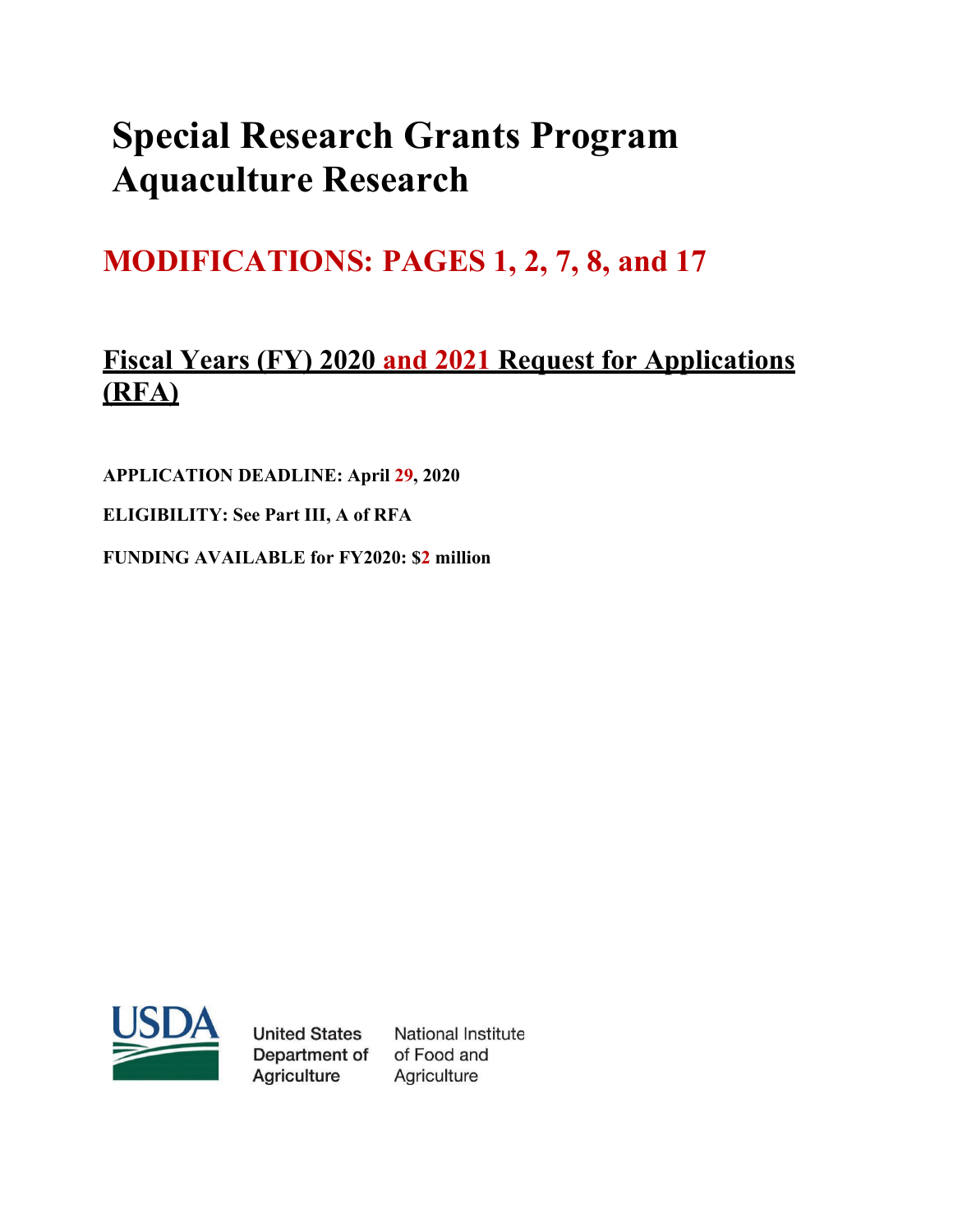#### **NATIONAL INSTITUTE OF FOOD AND AGRICULTURE; U.S. DEPARTMENT OF AGRICULTURE**

#### **SPECIAL RESEARCH GRANTS PROGRAM: AQUACULTURE RESEARCH (AQUA) INITIAL ANNOUNCEMENT**

**CATALOG OF FEDERAL DOMESTIC ASSISTANCE:** This program is listed in the Assistance listings under the Catalog of Federal Domestic Assistance number 10.200.

**DATES:** This Request for Application (RFA) solicits application for the funding cycle of FY 2020 **and 2021**.

**FY 2020:** Applications for FY 2020 funding cycle must be received by 5 p.m. Eastern Time on April **29**, 2020.

Applications received after these deadlines will normally not be considered for funding (see Part IV, C of this RFA). Comments regarding this RFA are requested within six (6) months from the issuance of this notice. Comments received after that date will be considered to the extent practicable.

**STAKEHOLDER INPUT:** We at the National Institute of Food and Agriculture (NIFA) seek your comments about this RFA. We will consider your comments when we develop the next RFA for the program, if applicable, and we'll use them to meet the requirements of section 103(c)(2) of the Agricultural Research, Extension, and Education Reform Act of 1998 (7 U.S.C. 7613(c)(2)). Submit your written stakeholder comments by the deadline set forth in the DATES portion of this notice via email to  $Policy(\hat{a})$ usda.gov. (This email address is only for receiving comments regarding this RFA and *not* for requesting information or forms.) In your comments, please state that you are responding to the Aquaculture Research RFA.

Visit the [NIFA website](https://www.nifa.usda.gov/centers-excellence) to access a factsheet on the Center of Excellence (COE) designation process, including COE criteria, and a list of programs that are offering COE opportunities. You may also review a recording of COE outreach and COE implementation webinars on the site. We will update COE webpages as appropriate.

**EXECUTIVE SUMMARY:** NIFA requests applications for the Special Research Grants Program - Aquaculture Research competitive grants program (henceforth, Aquaculture Research program) for fiscal year FY 2020. The amount available for grants in FY 2020 is \$**2** million. **If this program receives appropriated funds in FY2021, fundable projects identified in this competition may be supported using FY2021 funds. In this case, a separate RFA may not be issued for the FY2021 funds.** This program funds applied aquaculture research projects to address issues related to: 1) Genetics of commercial aquaculture species; 2) Critical disease issues impacting commercial aquaculture species; 3) Design of environmentally and economically sustainable commercial aquaculture production systems; or 4) Economic research for increasing commercial aquaculture profitability.

Significant changes described in this RFA include:

- **Letters of intent are highly encouraged for this program in FY2020;**
- A Data Management Plan (DMP) is required; and
- Matching support is no longer required for the Aquaculture Research program.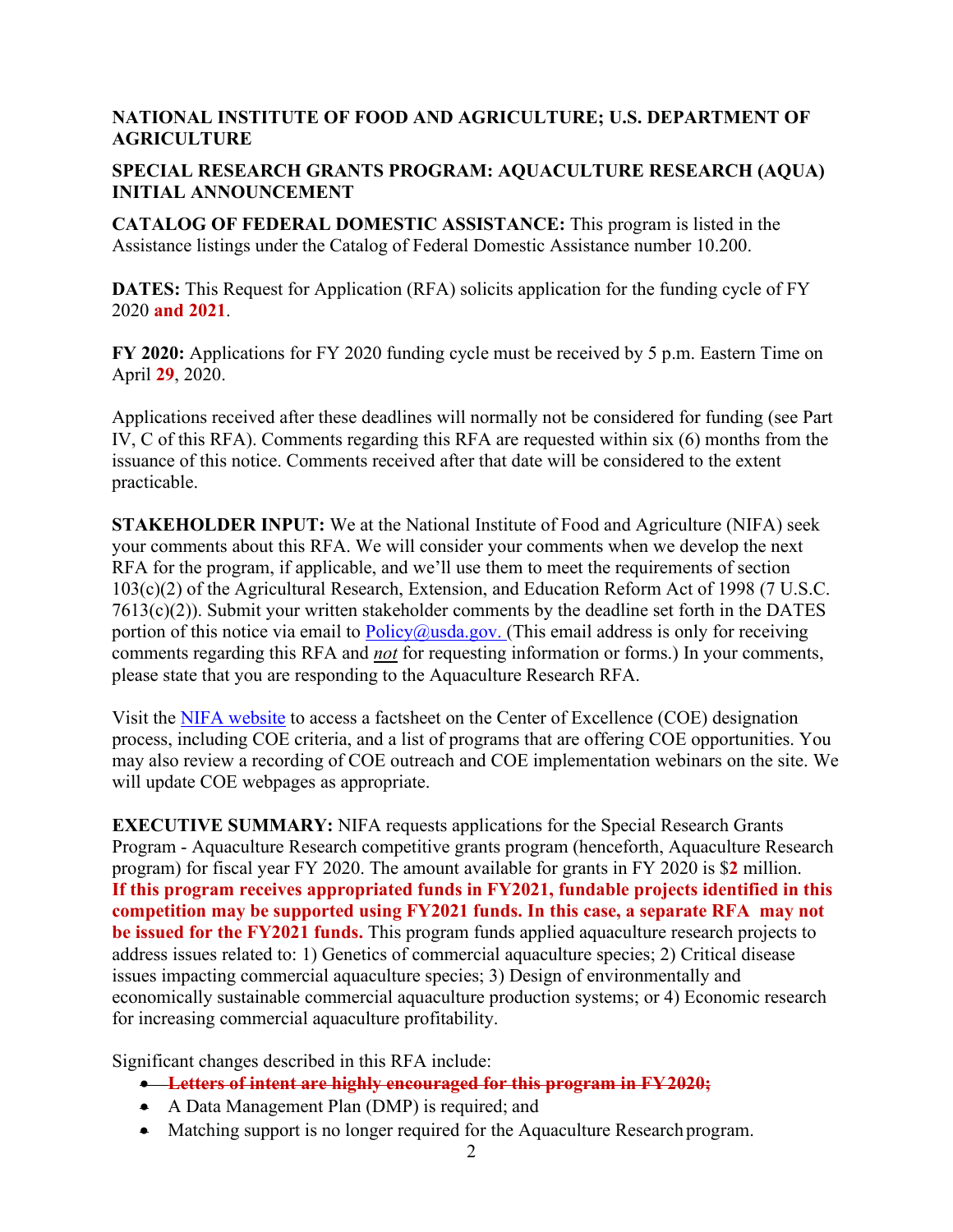|                 | Lable of Contents |  |
|-----------------|-------------------|--|
|                 |                   |  |
| A.              |                   |  |
| <b>B.</b>       |                   |  |
|                 |                   |  |
| A.              |                   |  |
| <b>B.</b>       |                   |  |
| $\mathbf{C}$ .  |                   |  |
| D.              |                   |  |
|                 |                   |  |
| А.              |                   |  |
| В.              |                   |  |
| $\mathcal{C}$ . |                   |  |
|                 |                   |  |
| A.              |                   |  |
| <b>B.</b>       |                   |  |
| C.              |                   |  |
| D.              |                   |  |
| Е.              |                   |  |
|                 |                   |  |
| Α.              |                   |  |
| B.              |                   |  |
| C.              |                   |  |
| D.              |                   |  |
| Ε.              |                   |  |
| F.              |                   |  |
|                 |                   |  |
| A.              |                   |  |
| В.              |                   |  |
| $\mathcal{C}$ . |                   |  |
| D.              |                   |  |
|                 |                   |  |
|                 |                   |  |
| А.              |                   |  |
| В.              |                   |  |
| C.              |                   |  |
| D.              |                   |  |

#### $1.1$  $\mathfrak{c}$   $\cap$  $\ddot{\phantom{1}}$  $\overline{1}$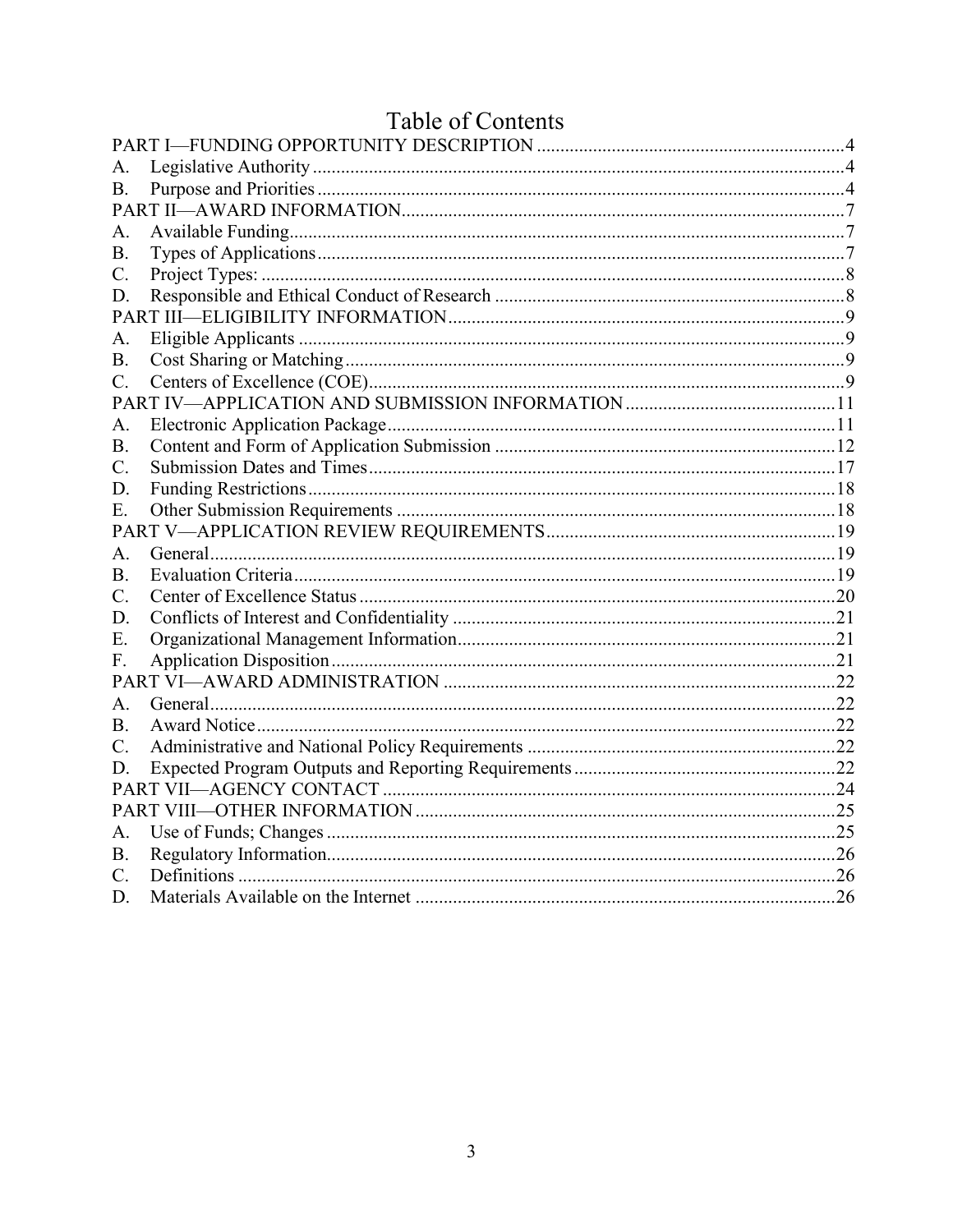#### <span id="page-3-0"></span>**PART I—FUNDING OPPORTUNITY DESCRIPTION**

#### <span id="page-3-1"></span>**A. Legislative Authority**

The authority for the Special Research Grants Program - Aquaculture Research competitive grants program (henceforth, Aquaculture Research program) is contained in the Competitive, Special, and Facilities Research Grant Act, Pub. L. No. 89-106, as amended (7 USC 3157  $(c)(1)(A)).$ 

#### <span id="page-3-2"></span>**B. Purpose and Priorities**

The purpose of the Aquaculture Research program is to support the development of an environmentally and economically sustainable aquaculture industry in the United States by generating new, science-based information and technology to address industry constraints. Results of projects supported by this program are intended to help improve the profitability of the United States aquaculture industry, reduce the United States trade deficit, increase domestic food security, expand markets for United States-produced products, and provide more jobs for rural and coastal America.

Aquaculture produces more than half of the seafood consumed globally, and this contribution is expected to grow. Although United States aquaculture production has shown growth, the United States has a \$13 billion seafood trade deficit and imports more than 90% (by value) of seafood consumed. The factors that limit aquaculture in the United States are complex and multifaceted. Applied research in genetics, disease, production systems, and economics is needed to develop science-based, practical solutions that will facilitate growth of the United States aquaculture industry. This research will help reduce the United States trade deficit in seafood products and enhance the capacity of the U.S aquaculture industry to contribute to domestic and global food security and economic growth.

For the FY 2020 Aquaculture Research program, NIFA is soliciting applied aquaculture research applications. Applications must:

- 1) directly address major constraints to the United States aquaculture industry; and
- 2) focus on one or more of the following Program Area Priorities:
	- Genetics of commercial aquaculture species;
	- Critical disease issues impacting commercial aquaculture species;
	- Design of environmentally and economically sustainable commercial aquaculture production systems; or
	- Economic research for increasing commercial aquaculture profitability.

You must specify in the introductory part of the narrative which of the four Program Area Priorities (above) are addressed by your proposal. If multiple areas are covered, provide an estimate of the percentage of effort/funds dedicated to each, with the sum of percentages equaling 100 percent.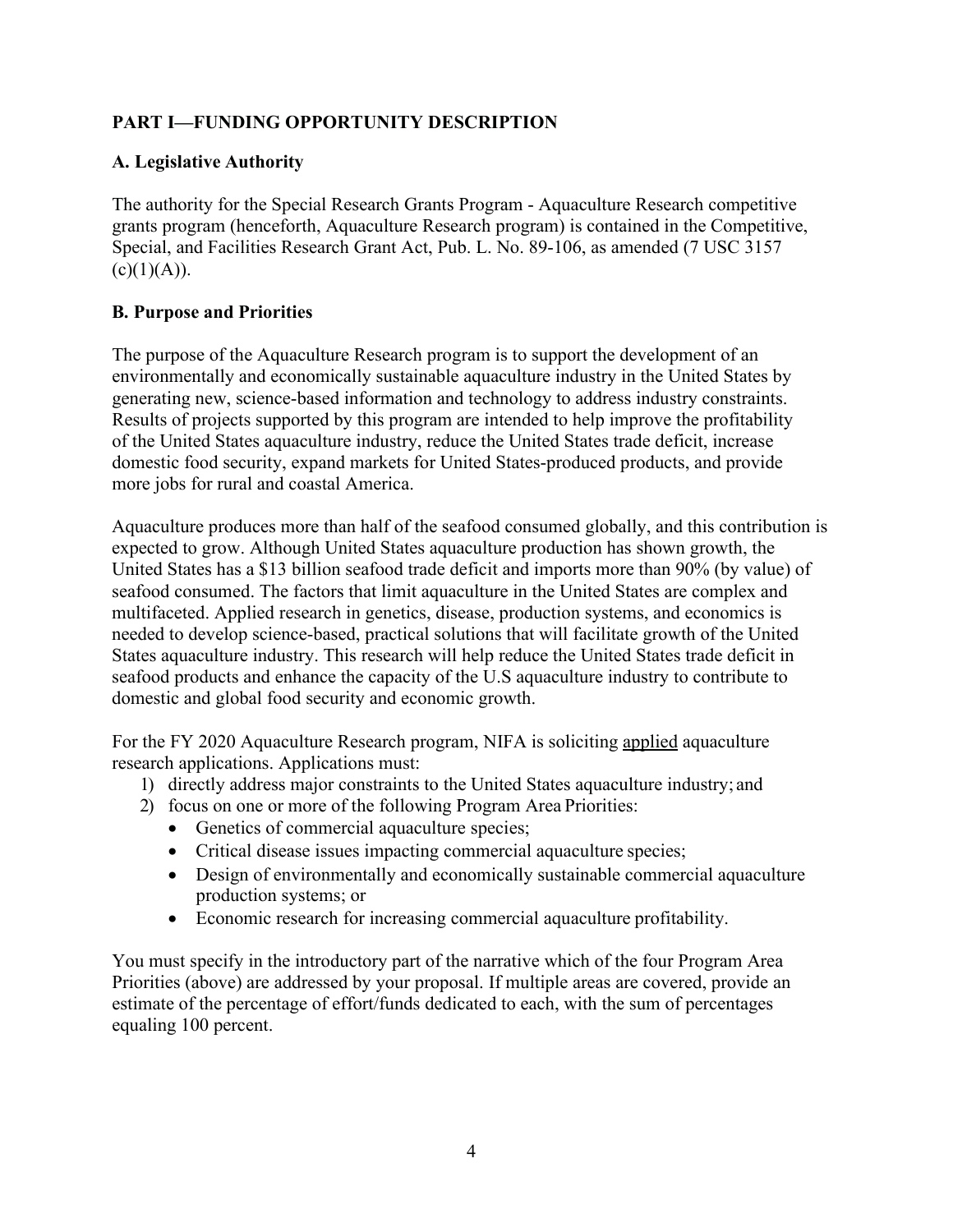Priorities defined in this Aquaculture Research Program RFA are aligned with the following 2018-2022 USDA Strategic Goals [\(https://www.usda.gov](https://www.usda.gov/our-agency/about-usda/strategic-goals)/our[-agency/about-usda/strategic](http://www.usda.gov/our-agency/about-usda/strategic-goals)[goals](https://www.usda.gov/our-agency/about-usda/strategic-goals)).

- Strategic Goal 2: Maximize the Ability of American Agricultural Producers to Prosper by Feeding and Clothing the World; and
- Strategic Goal 4: Facilitate Rural Prosperity and Economic Development

#### **Other key information:**

- This program is limited to **applied** research.
- Applications must include United States aquaculture industry involvement. This can include, but is not limited to, a United States aquaculture producer as a co-project director or partner or assembling an industry advisory committee for the project (e.g., a farmer's advisory committee for the project that can also include producer-based organizations, feed manufacturers, animal health industry, etc.).
- Applications must clearly state how the research results or technology developed will be transferred to end-users outside of direct, scientific peers.
- Applicants must clearly describe how their specific research project will increase United States aquaculture production or profitability in the short or medium-term (1-5 years after the grant ends). ).
- For the critical disease Program Area Priority, proposals that focus on pathogens that pose a risk to humans or human food safety (vs. those that affect the health of an aquaculture species) are outside the scope of this program and will not be accepted or considered for review.
- Applicants must provide a plan to release research results to the public in a timely manner and provide a description and budgeted plan for the release of research results that is compliant with the terms and conditions that govern USDA NIFA-funded projects in aquaculture. Terms and conditions can be found at: [https://www.nifa.usda.go](https://www.nifa.usda.gov/business/awards/awardterms.html)v/busi[ness/awards/awardterms.html](https://nifa.usda.gov/business/awards/awardterms.html)
- Applicants must include statistical power analyses, when appropriate, and describe the experimental design, experimental unit, replication and sample size for each experimental group.
- Applicants are strongly encouraged to review the American Fisheries Society (AFS) document, *[Guidelines for the Use of Fishes in Research](https://fisheries.org/docs/wp/Guidelines-for-Use-of-Fishes.pdf)* (2014), when developing applications for submission to this RFA.
- The inclusion of students actively engaged in the scholarship of the research projects is strongly encouraged (particularly undergraduate student interns and trainees, graduate students, and post-doctoral research associates) to provide hands-on, experiential learning and training opportunities. Actively engaged students should be encouraged to contribute to presentations, articles, posters, and other expressions of scholarship that reflect their own work on the project.

NIFA encourages (but does not require) projects that develop content suitable for delivery through eXtension [\(https://extension.org/\)](https://extension.org/).

NIFA supports global engagement that advances United States agricultural goals. To attain the agency's goals for United States agriculture, promotion of global competence of our nation's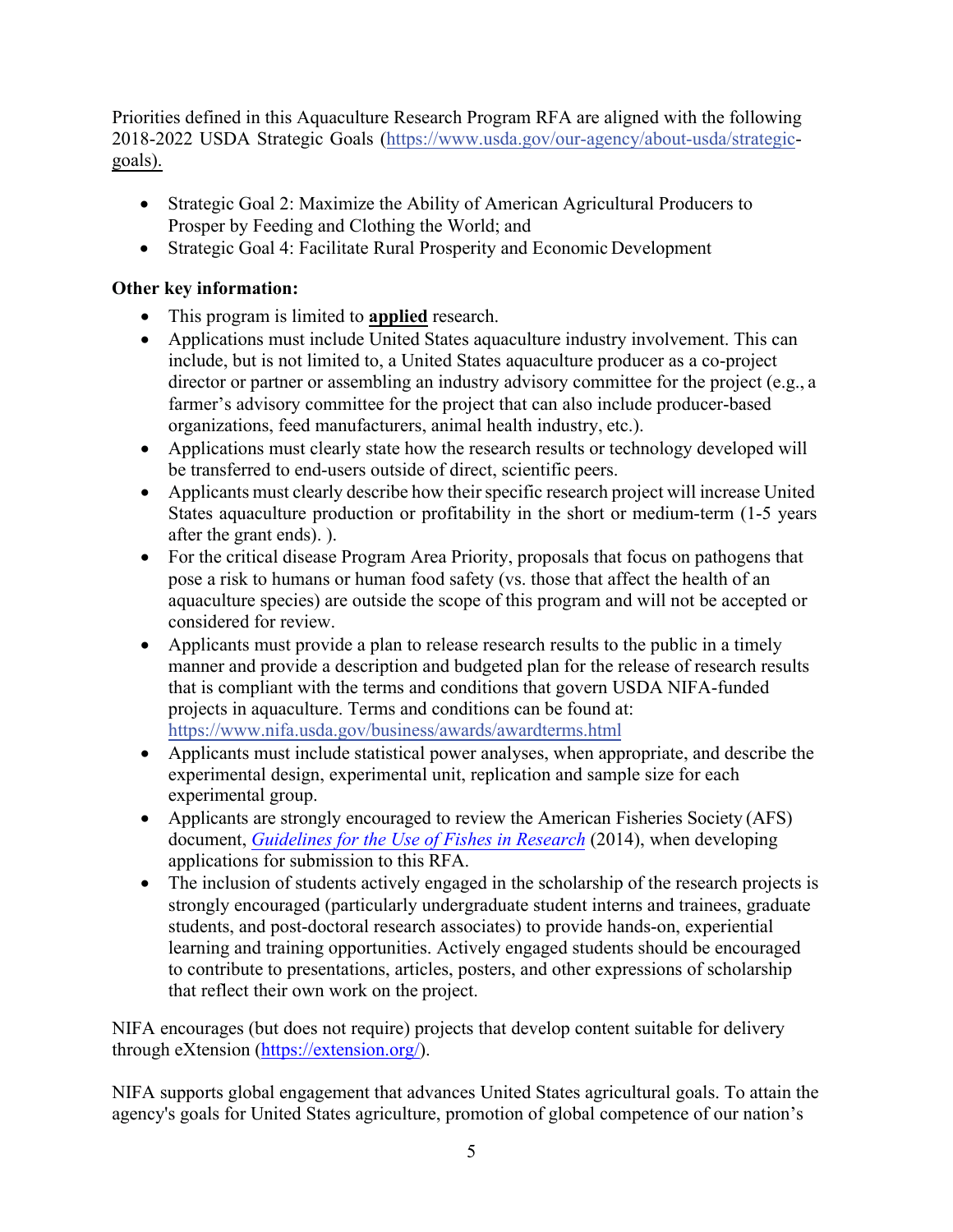future agricultural workforce, and safe and nutritious food security in a growing world, NIFA recognizes that collaboration with international partners can contribute to advances for United States agriculture. Thus, applications in response to this program's RFA may include collaborations with international partners, but may only be submitted by eligible United States institutions. Such applications may include subcontracts to international partners or other institutions. Applications must clearly demonstrate benefits to the United States Additional guidance on including international activities is provided on the International Partnerships website [\(https://nifa.usda.gov/resource/afri-international-partnerships\)](https://nifa.usda.gov/resource/afri-international-partnerships).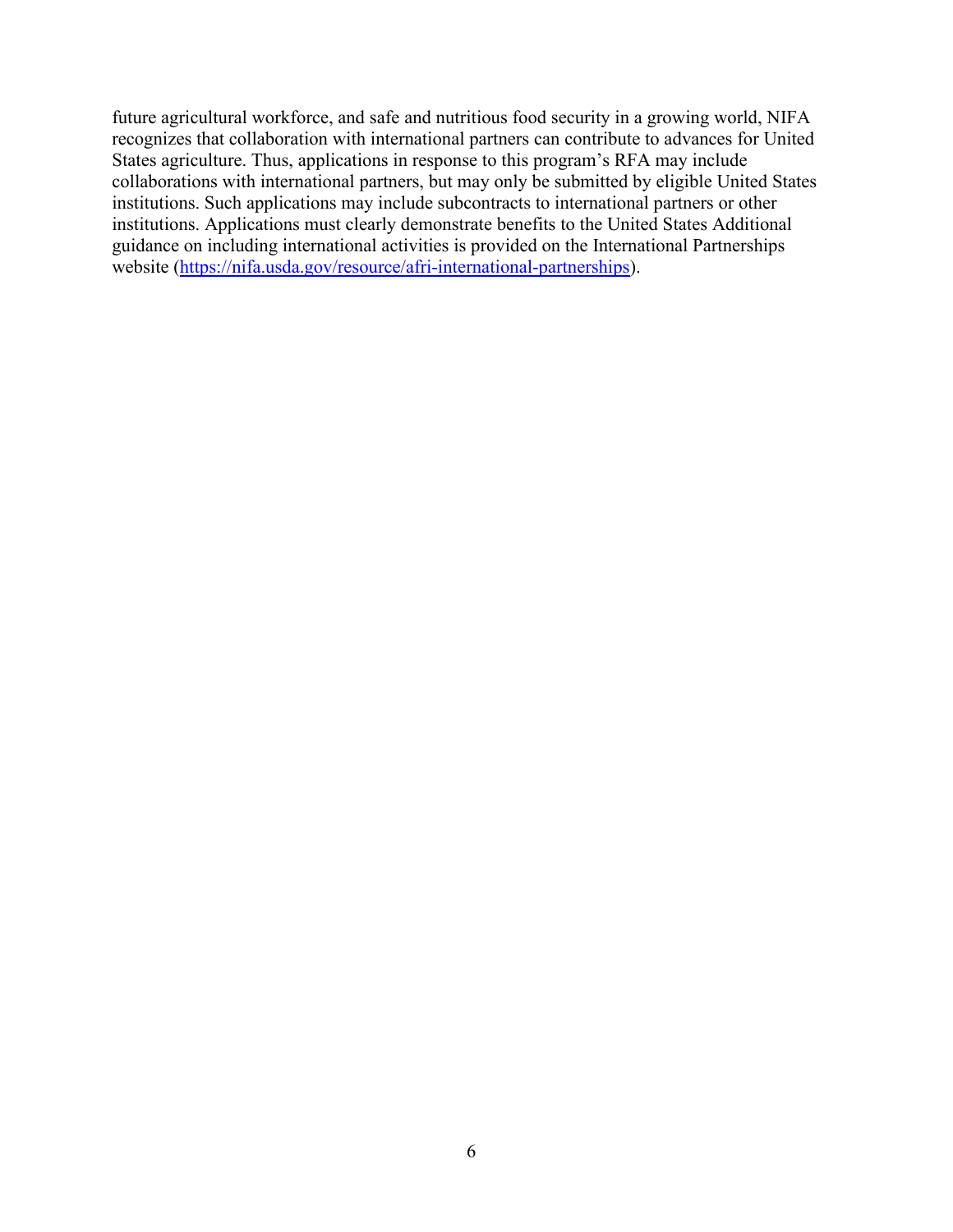#### <span id="page-6-0"></span>**PART II—AWARD INFORMATION**

#### <span id="page-6-1"></span>**A. Available Funding**

The amounts available for NIFA support of this Aquaculture Research Program in FY 2020 is \$**2** million. **If this program receives appropriated funds in FY2021, fundable projects identified in this competition may be supported using FY2021 funds. In this case, a separate RFA may not be issued for the FY2021 funds.**

For FY 2020, this program will accept applications for the following research awards:

- Standard Research Projects Up to \$300,000 (total project, not per year). Project periods for this program are limited to a maximum duration of 2 years;
- The start date of a 2-year project funded with funds appropriated in FY 2020 appropriations, must be before October 1, 2020. (i.e., These projects must be initiated in the federal fiscal year in which the funds were appropriated). Recipients may be eligible for a no-cost extension for a third year, but no carryover or extension is permitted for any project beyond 3 years from the start date (any unexpended funds must be returned to the U.S. Treasury).

#### **If applications under this RFA are funded with funds in FY 2021 appropriations, applicants will be notified, and additional documentation may be requested. The start date of the projects funded with funds appropriated in FY2021 will be adjusted to a date in FY2021.**

The Automated Standard Applications for Payment System (ASAP), operated by the Department of Treasury's Bureau of the Fiscal Service, is the designated payment system for awards resulting from this RFA. For more information, see: [https://www.fiscal.treasur](http://www.fiscal.treasury.gov/fsservices/gov/pmt/asap/asap_home.htm)y.[gov/fsservices/gov/pmt/asap/asap\\_home.htm.](http://www.fiscal.treasury.gov/fsservices/gov/pmt/asap/asap_home.htm)

#### <span id="page-6-2"></span>**B. Types of Applications**

In FY 2020, you may only submit an application to the Aquaculture Research program as a **New** or as a **Resubmitted** application.

**New application**. This is a project application that has not been previously submitted to the NIFA Aquaculture Research program. We will review all new applications to ensure they meet administrative requirements and all applications will be competitively evaluated by a review panel using criteria and selection processes described in Part V—Application Review Requirements.

**Resubmitted application**. This is an application that had previously been submitted to the NIFA Aquaculture Research program, but not funded. Project Directors (PDs) must respond to the previous review panel summary (see Response to Previous Review, Part IV of this RFA). Resubmitted applications must be received by the relevant due dates listed in this RFA. We will evaluate resubmitted applications in competition with other pending applications in the appropriate area to which they are assigned and review them according to the same evaluation criteria (Part V, B) as new and other resubmitted applications. If you are submitting a resubmission application, enter the NIFA-assigned proposal number of the previously-submitted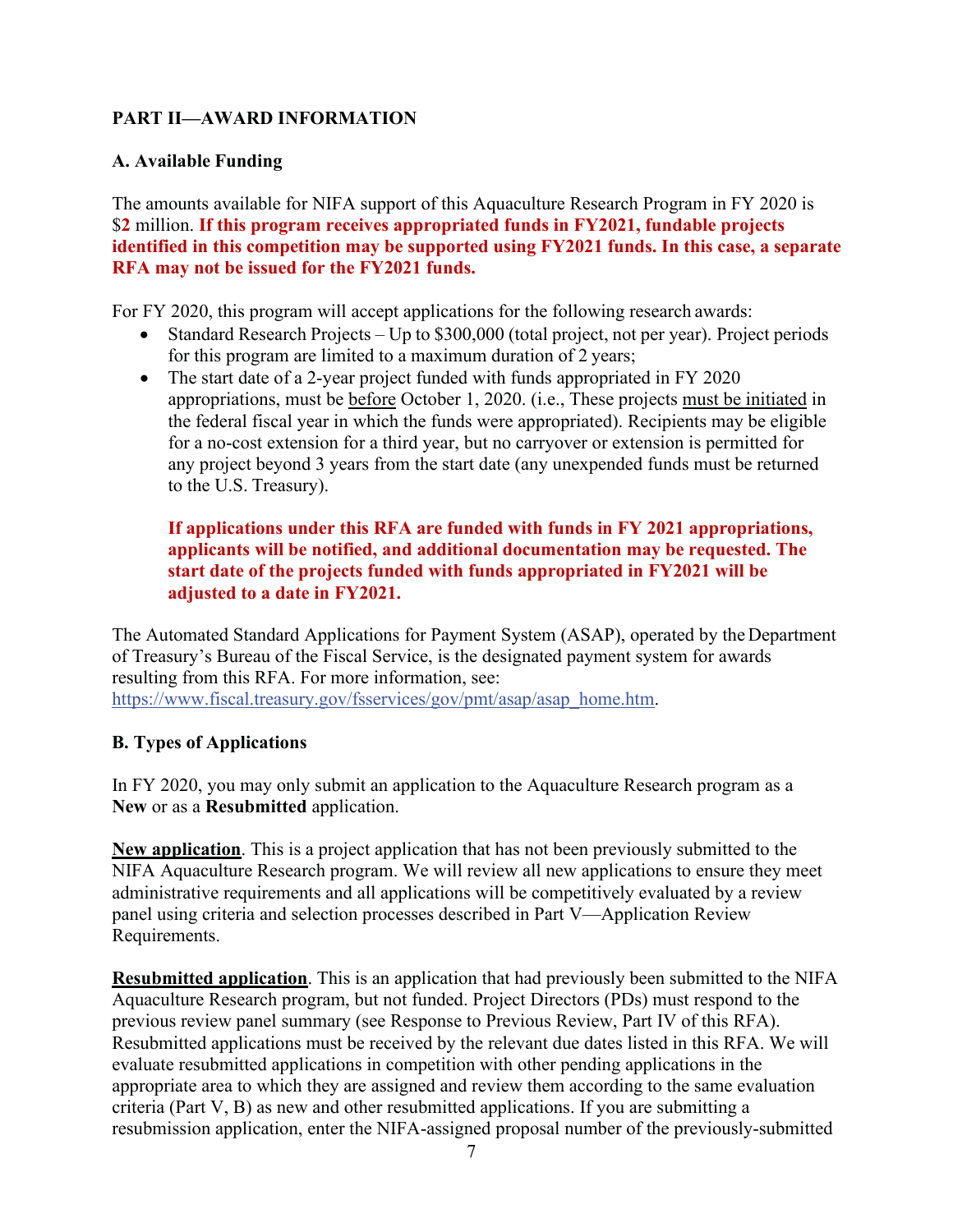application in the Federal field (Field 4 on the SF 424 form) and choose resubmission as the type of application (Field 8 on the SF 424 form).

#### <span id="page-7-0"></span>**C. Project Types:**

All projects must focus on applied aquaculture research. **To accommodate projects differing in scope, two types of project proposal categories are offered. However, regardless of category, All** proposed projects must directly address major constraints to the United States aquaculture industry and focus on one or more of the Program Area Priorities (listed above in section I.B.). Projects with similar content and the same investigators may not be submitted to more than one category.

**Standard project proposals:** The intent is to fund applied research that addresses program priorities with a maximum award of \$300,000 and maximum duration of 2 years.

#### <span id="page-7-1"></span>**D. Responsible and Ethical Conduct of Research**

In accordance with sections 2, 3, and 8 of 2 CFR Part 422, institutions that conduct USDAfunded extramural research must foster an atmosphere conducive to research integrity, bear primary responsibility for prevention and detection of research misconduct, and maintain and effectively communicate and train their staff regarding policies and procedures. In the event an application to NIFA results in an award, the Authorized Representative (AR) assures, through acceptance of the award that the institution will comply with the above requirements. Award recipients shall, upon request, make available to NIFA the policies, procedures, and documentation to support the conduct of the training. See [https://nifa.usda.gov/responsible-and](https://nifa.usda.gov/responsible-and-ethical-conduct-research)[ethical-conduct-research](https://nifa.usda.gov/responsible-and-ethical-conduct-research) for further information.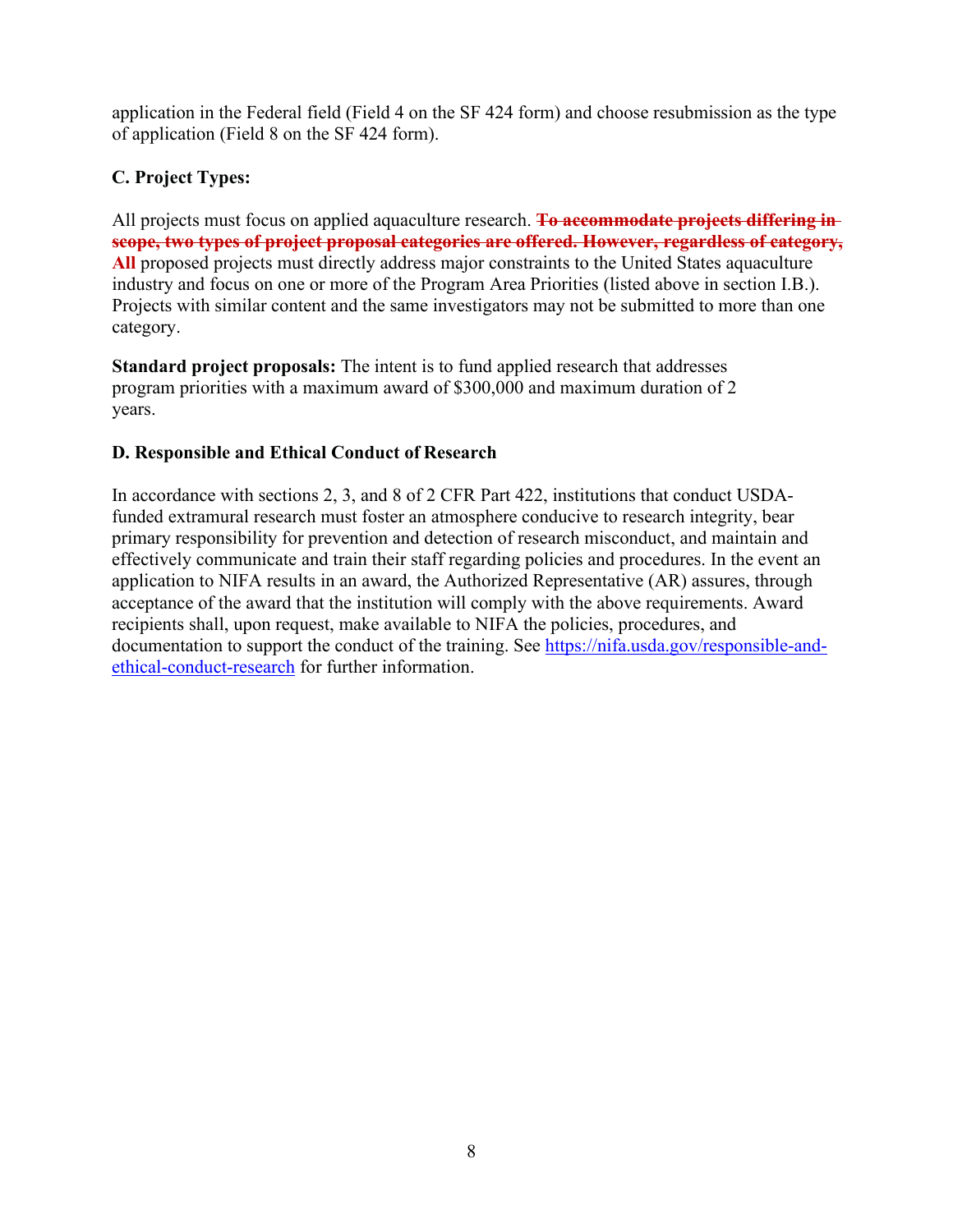#### <span id="page-8-0"></span>**PART III—ELIGIBILITY INFORMATION**

#### <span id="page-8-1"></span>**A. Eligible Applicants**

Applications may be submitted by State agricultural experiment stations, all colleges and universities, other research institutions and organizations, Federal agencies, private organizations or corporations, and individuals for the purpose of conducting research, extension, or education activities to facilitate or expand promising breakthroughs in areas of the food and agricultural sciences of importance to the United States. Failure to meet an eligibility criterion by the application deadline may result in the application being excluded from consideration or, even though an application may be reviewed, will preclude NIFA from making an award.

For those new to Federal financial assistance, a [grants overview page](https://nifa.usda.gov/resource/grants-overview) is available on the NIFA website. This page includes information about free Grants 101 Training and other resources that are highly recommended for those seeking an understanding of Federal awards.

#### <span id="page-8-2"></span>**B. Cost Sharing or Matching**

The Agriculture Improvement Act of 2018 (Pub. L. 115-334) removed the matching requirements for some NIFA competitive grants imposed by the Agricultural Act of 2014.

For FY 2020, NIFA does not require matching support for the Aquaculture Research program and matching resources will not be factored into the review process as evaluation criteria.

#### <span id="page-8-3"></span>**C. Centers of Excellence (COE)**

Pursuant to Section 7214 of the Agricultural Act of 2014 (Pub. L. 113-79), beginning in Fiscal Year 2015, for applicable competitive research and extension programs, NIFA will recognize and provide priority in the receipt of funding to applications from "centers of excellence" that carry out research, extension, and education activities that relate to the food and agricultural sciences. NIFA held listening sessions in July 2014 and accepted written comments from stakeholders to inform NIFA's implementation of the COE provision. Information from the webinars and a summary of the input are available on NIFA's website at: [https://nifa.usda.gov/centers-excellence.](https://nifa.usda.gov/centers-excellence)

A COE is composed of one or more of the following entities that provide financial or in-kind support to the COE.

- (A) State agricultural experiment stations;
- (B) Colleges and universities;
- (C) University research foundations;
- (D) Other research institutions and organizations;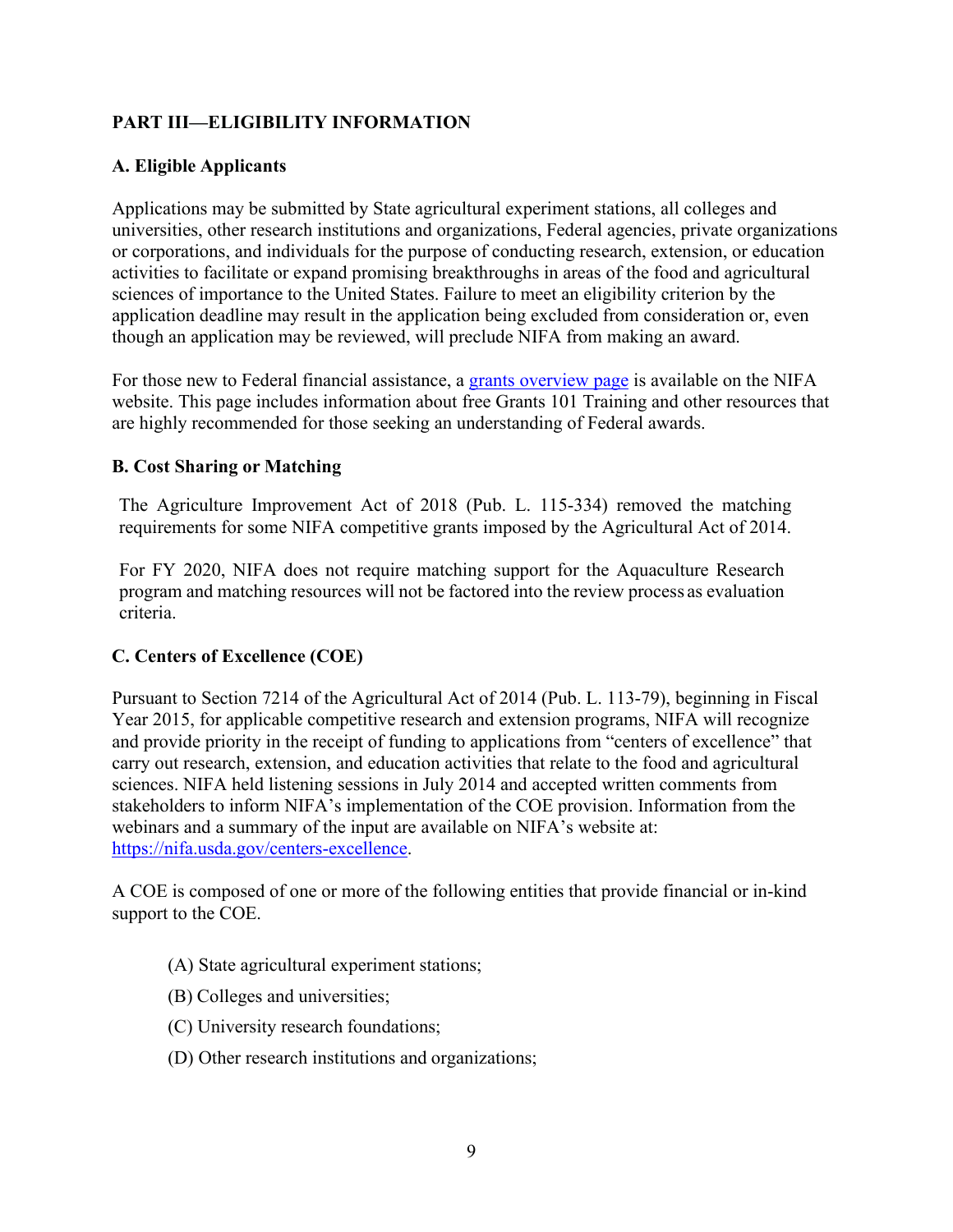- (E) Federal agencies;
- (F) National laboratories;
- (G) Private organizations, foundations, or corporations;
- (H) Individuals; or
- (I) any group consisting of two or more of the entities described in (A) through(H).

COE designation is available only to standard grant applicants. Part IV, C.3.b of this RFA contains additional requirements for COE consideration.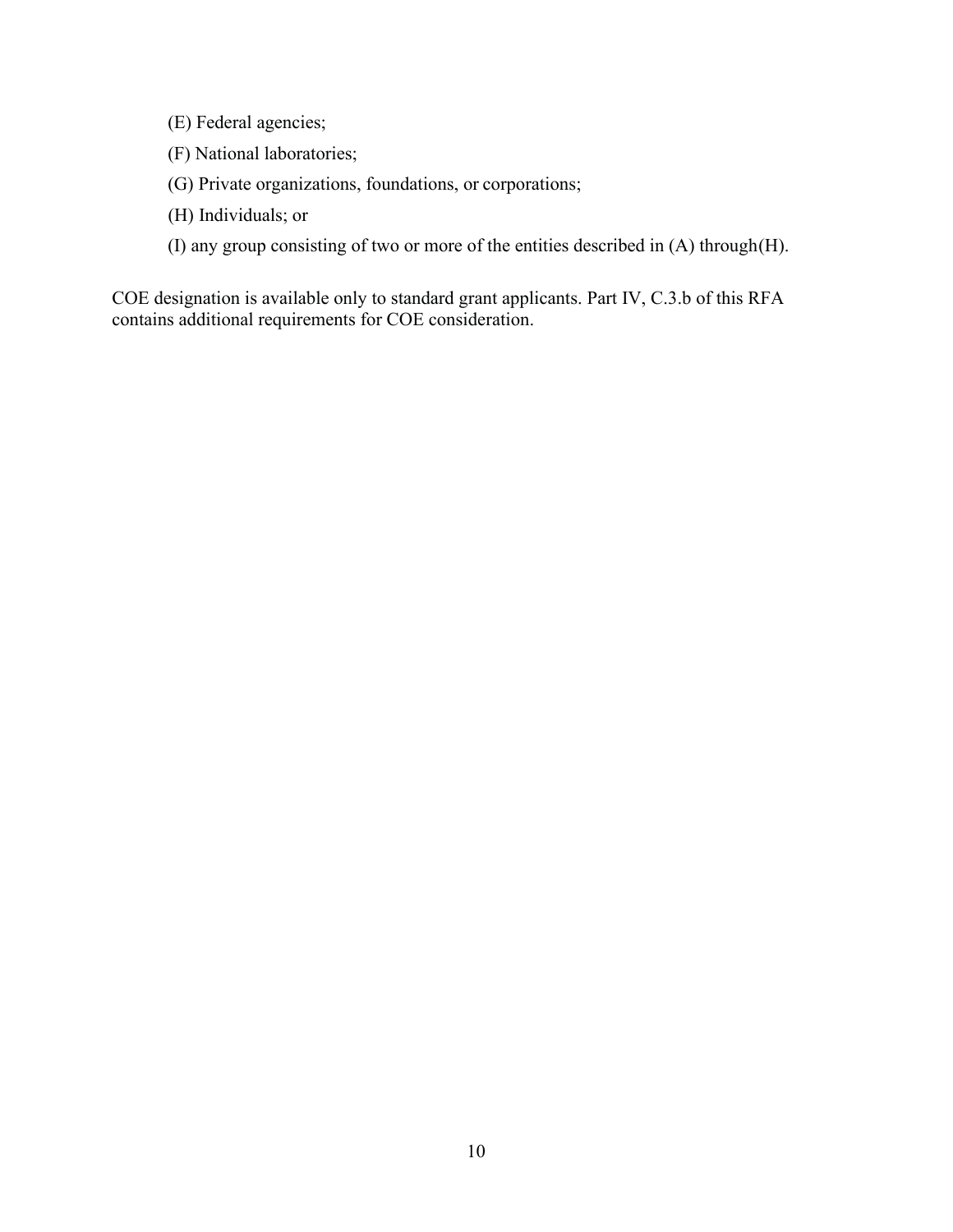### <span id="page-10-0"></span>**PART IV—APPLICATION AND SUBMISSION INFORMATION**

#### <span id="page-10-1"></span>**A. Electronic Application Package**

Only electronic applications may be submitted to NIFA via Grants.gov in response to this RFA. We urge you to submit early to the Grants.gov system. For information about the pre-award phase of the grant lifecycle se[e https://www.grants.gov/web/grants/learn-](https://www.grants.gov/web/grants/learn-grants/grants-101/pre-award-phase.html)[grants/gr](http://www.grants.gov/web/grants/learn-grants/grants-101/pre-)[ants-101/pre](https://www.grants.gov/web/grants/learn-grants/grants-101/pre-award-phase.html)award-phase.html.

#### **New Users of Grants.gov**

Prior to preparing an application, we recommend that the Project Director/Principal Investigator (PD/PI) first contact an Authorized Representative (AR, also referred to as Authorized Organizational Representative, or AOR) to determine if the organization is prepared to submit electronic applications through Grants.gov. If not (e.g., the institution/organization is new to the electronic grant application process through Grants.gov), then the one-time registration process must be completed **PRIOR** to submitting an application. It can take as long as two weeks to complete the registration process so it is critical to begin as soon as possible. In such situations, the AR should go to **"Register," in the top right corner of the Grants.gov web page (or go to**  [https://www.gr](http://www.grants.gov/web/grants/register.html)ants.[gov/web/grants/reg](http://www.grants.gov/web/grants/register.html))[ister.html](http://www.grants.gov/web/grants/register.html)**), for information on registering the institution/organization with Grants.gov.** Part II,1 of the NIFA Grants.gov Application Guide contains detailed information regarding the registration process. Refer to item 2, below, to locate the "NIFA Grants.gov Application Guide."

#### **Steps to Obtain Application Package Materials**

To receive application materials:

- **1.** You must download and install a version of Adobe Reader compatible with Grants.gov to access, complete, and submit applications. For basic system requirements and download instructions, see https[://www.grants.gov/web/grants/applicants/adobe](https://www.grants.gov/web/grants/applicants/adobe-software-compatibility.html)software-compatibility.html. Grants.gov has a test package that will help you determine whether your current version of Adobe Reader is compatible.
- **2.** To obtain the application package from Grants.gov, go t[o](http://www.grants.gov/web/grants/applicants/search-opportunity-package.html) [https://www.gr](http://www.grants.gov/web/grants/applicants/search-opportunity-package.html)ants.[gov/web/grants/applicants/se](http://www.grants.gov/web/grants/applicants/search-opportunity-package.html)[arch-opportunity-package.html](https://www.grants.gov/web/grants/applicants/search-opportunity-package.html) and enter the funding opportunity number where appropriate

#### **Funding Opportunity Number for FY2020: USDA-NIFA-SRGP-007192**

Click "Search." On the displayed page, click the corresponding link to continue. A Grant Application Package is tied to a particular funding opportunity. You may move forms amongst different grant Application Packages but you may ONLY submit an application to the particular funding opportunity to which the Grant Application Package is associated.

Contained within the application package is the "NIFA Grants.gov Application Guide." This guide contains an introduction and general Grants.gov instructions, information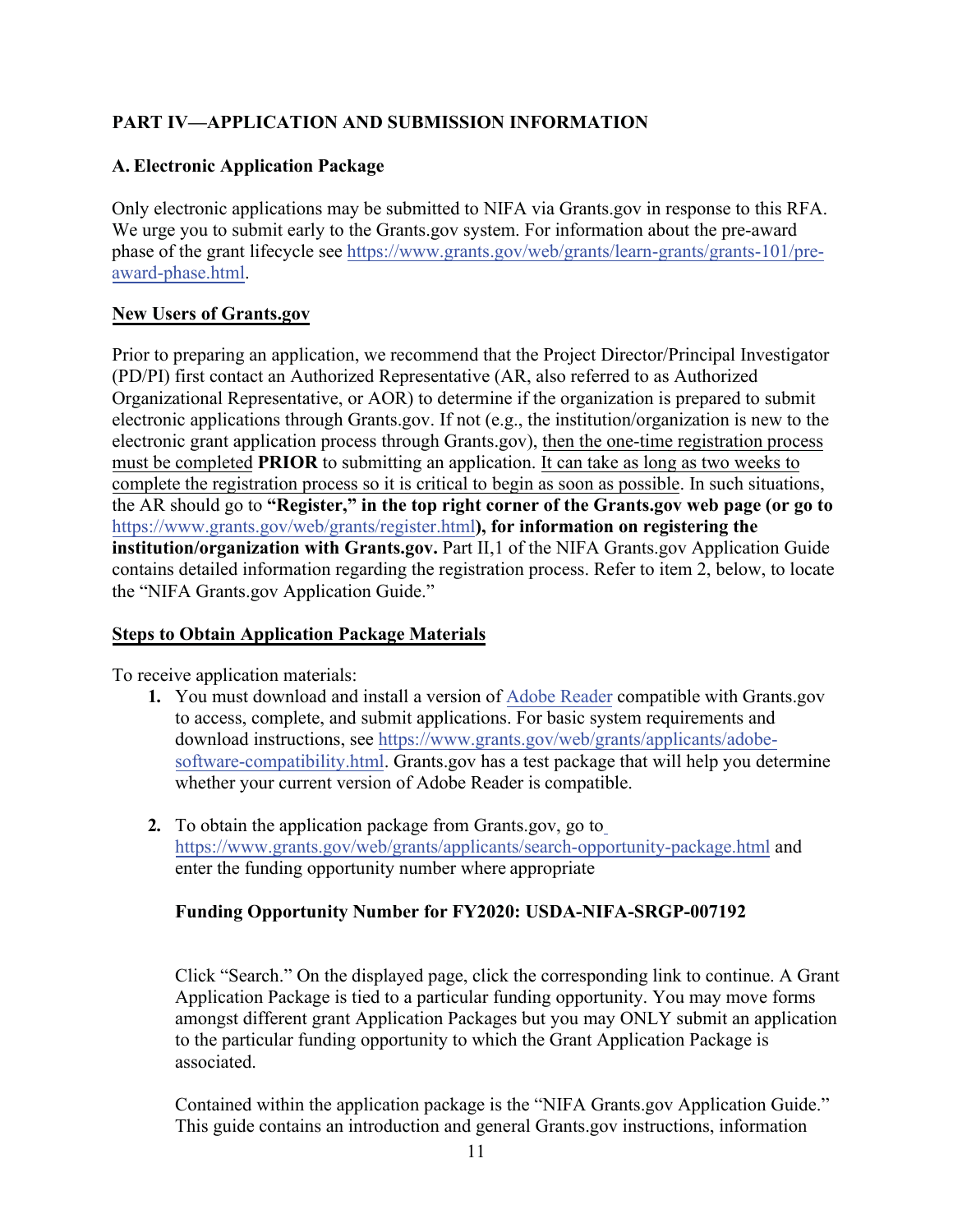about how to use a Grant Application Package in Grants.gov, and instructions on how to complete the application forms.

**If you require assistance to access the application package** (e.g., downloading or navigating Adobe forms) **or submitting the application,** refer to resources available on the Grants.gov website [\(https://www.gr](http://www.grants.gov/web/grants/support.html)ants.[gov/web/grants/support.html\).](http://www.grants.gov/web/grants/support.html) Grants.gov assistance is also available at:

Grants.gov customer support 800-518-4726 Toll-Free or 606-545-5035 Business Hours: 24 hours a day, 7 days a week. Closed on federal holidays. Email: [support@grants.gov](mailto:support@grants.gov)

Grants.gov iPortal (see https://cscnpsprod.service-now.com/hhs\_grants Top 10 requested help topics (FAQs), Searchable knowledge base, self-service ticketing and ticket status, and live web chat (available 7 a.m. - 9 p.m. ET). Have the following information available when contacting Grants.gov:

- Funding Opportunity Number (FON);
- Name of agency you are applying to; and
- Specific area of concern

#### <span id="page-11-0"></span>**B. Content and Form of Application Submission**

Electronic applications are to be prepared following Parts V and VI of the NIFA Grants.gov Application Guide. This guide is part of the corresponding application package (see Section A of this part). The following is **additional information** you need to prepare an application in response to this RFA. **If there is discrepancy between the two documents, the information contained in this RFA is overriding.**

**Note the attachment requirements (e.g., PDF) in Part III, Section 3 of the guide. ANY PROPOSALS THAT ARE NON-COMPLIANT WITH THE REQUIREMENTS (e.g., content format, PDF file format, file name restrictions, and no password protected files) WILL BE AT RISK OF BEING EXCLUDED FROM NIFA REVIEW. Grants.gov does not check for NIFA-required attachments or whether attachments are in the required PDF format; see Part III, Section 6.1 of the guide for how to check the manifest of submitted files. Partial applications will be excluded from NIFA review. We will accept subsequent submissions of an application until close of business on the closing date in the RFA (see Part V, 2.1 of the NIFA Grants.gov Application Guide for further information).**

**For any questions related to the preparation of an application,** review the NIFA Grants.gov Application Guide and the applicable RFA. If assistance is still needed for preparing application forms content, contact:

- Email:  $\text{electronic@usda.gov}$  $\text{electronic@usda.gov}$  $\text{electronic@usda.gov}$
- Phone: 202-401-5048
- Business hours: Monday through Friday,  $7$  a.m.  $-5$  p.m. ET, excluding federal holidays.

#### **1. SF 424 R&R Cover Sheet**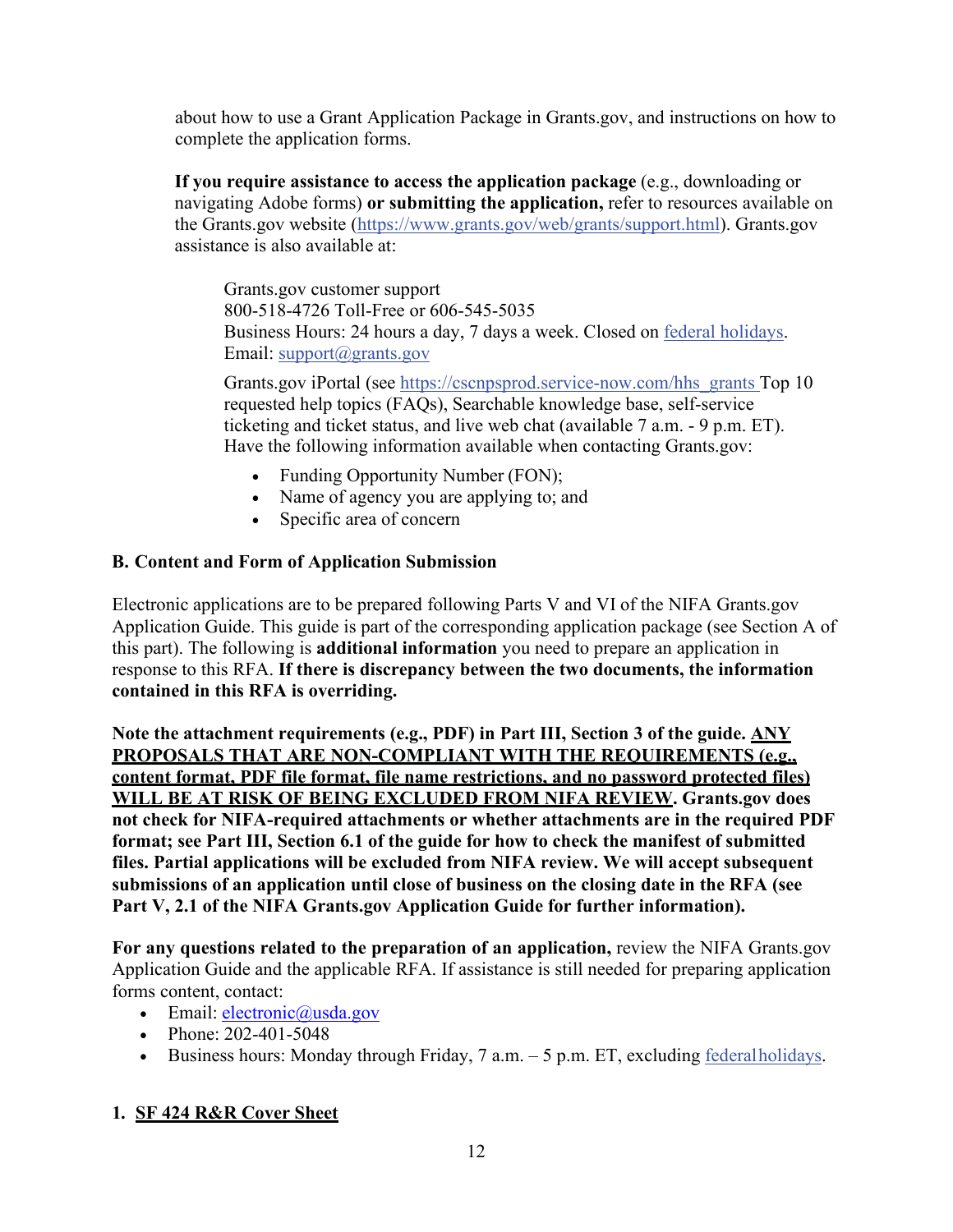Information related to the questions on this form is dealt with in detail in Part V, 2 of the NIFA Grants.gov Application Guide. See Part V, Section 2.17 of the NIFA Grants.gov Application Guide for the required certifications and assurances (e.g., Prohibition Against Entities Requiring Certain Internal Confidentiality Agreements).

#### **2. SF 424 R&R Project/Performance Site Location(s)**

Detailed information related to the questions on this form is available in Part V, 3 of the NIFA Grants.gov Application Guide.

#### **3. R&R Other Project Information Form**

Detailed information related to the questions on this form is available in Part V, 4 of the NIFA Grants.gov Application Guide.

#### **a. Field 7. Project Summary/Abstract.**

The 250-word (or less) summary/abstract should also include the relevance of the project to the goals the Aquaculture Research Program. The summary/abstract may be used for public databases and announcements, therefore, it should be written for a general audience. See Part V. 4.7 of NIFA Grants.gov Application Guide for further instructions and a link to a suggested template.

#### **b. Field 8. Project Narrative.**

NOTE: The Project Narrative shall not exceed a total of **15 pages,** including all tables and figures. (12-point font; line spacing not exceeding six lines per vertical inch; and 1-inch margins) regardless of whether it is single- or double-spaced. Please take note, as this differs from other NIFA grant programs. Applicants requesting consideration of COE status must include their justification within the 15-page limit of the project narrative. This maximum (15 pages) is established to ensure fair and equitable competition. Applications exceeding this page limit will be returned without review.

Appendices, such as support letters to the Project Narrative, References Cited, may be included in Field 12. Other Attachments (see Part V, 4.12 of the NIFA Grants.gov Application Guide) if they are directly germane to the proposed project and are not included in the 15-page limit.

#### **The Project Narrative attachment must include all of the following:**

#### **1) Response to Previous Review (if applicable)**

This requirement only applies to Resubmitted Applications as described in Part II, B. The Project Narrative attachment is to include two components: 1) a one-page response to the previous review (containing the previous proposal number in the first line) and entitled "Response to Previous Review" as the first page of the attachment; and 2) the 15-page Project Narrative, as required (see Part IV, C. 3. b., above). The one-page "Response to Previous Review" does not count against the 15-page limit of the Project Narrative.

#### **2) Project Narrative**

a. Introduction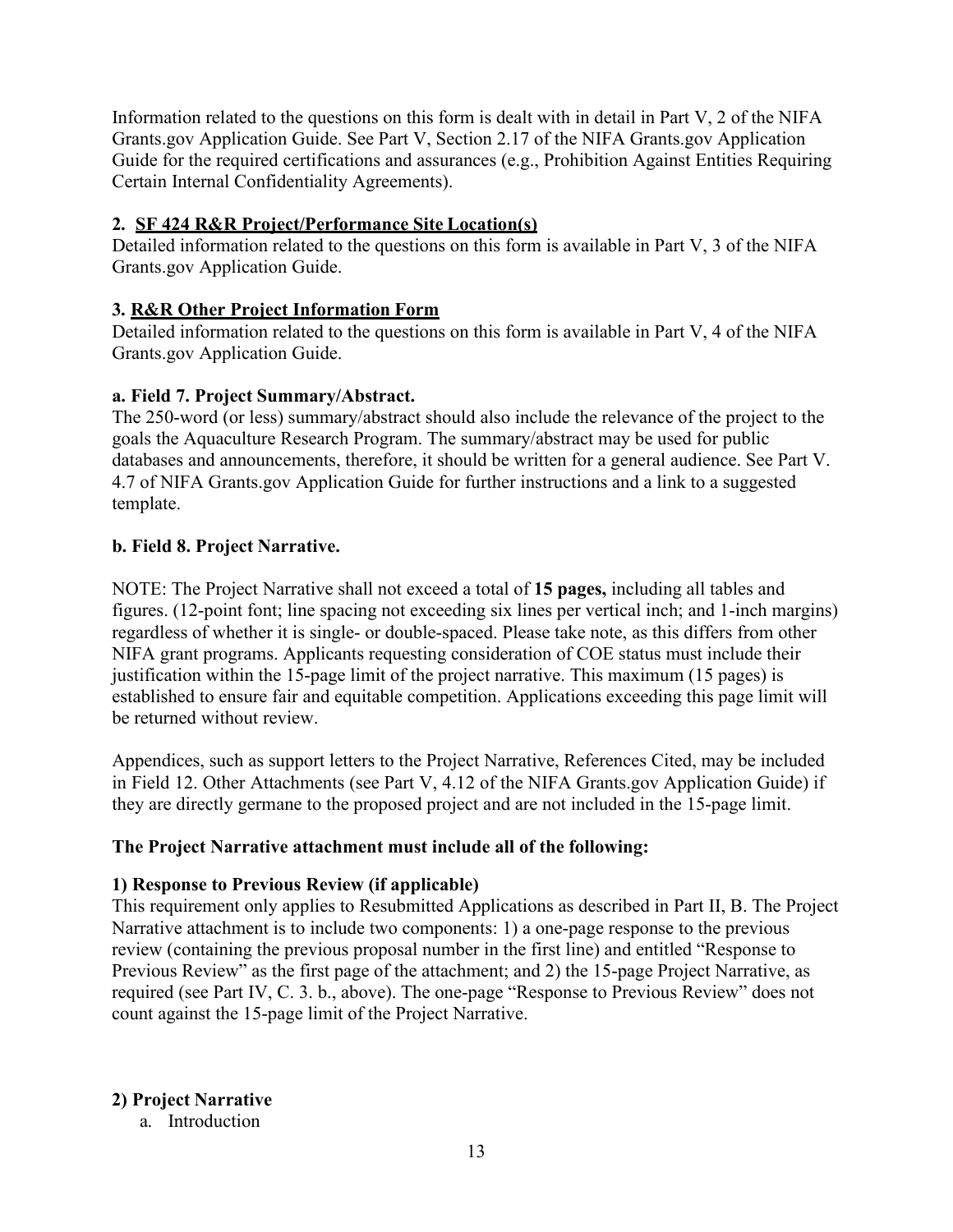- i. Include a clear statement of the long-term goal(s) and supporting objectives of the proposed project.
- ii. Summarize the body of knowledge that substantiates the need for the proposed project.
- iii. Include preliminary data/information pertinent to the proposed project. All works cited should be referenced.
- b. Rationale and Significance
	- i. Present the rationale behind the proposed project and reasons for performing the work at the proposing institution;
	- ii. Describe the specific relationship of the proposed project to the Program Area Priorities, and state which of the four Program Area Priorities the proposal is primarily addressing. Applications that do not address at least one ProgramArea Priority will not be reviewed;
- iii. Clearly document the expected improvement in and sustainability of the United States aquaculture industry;
- iv. Estimate the magnitude of the issues and their relevance to stakeholders and to ongoing state-federal food and agricultural research, education, and extension programs; and
- v. Document the role of stakeholders in problem identification, planning, implementation, and evaluation as appropriate. State the degree of industry participation and involvement in the proposed project.
- c. Approach
	- i. The activities proposed or problems being addressed must be clearly stated and the approaches applied must be clearly described. Specifically, this section mustinclude:
		- a. A description of the activities proposed and the sequence in which the activities are to be performed;
		- b. Methods to be used in carrying out the proposed project, including the feasibility of the methods and the role and qualification of project partner(s);
		- c. Expected outcomes;
		- d. Means by which results will be analyzed, assessed, or interpreted;
		- e. How results or products will be used;
		- f. Plans to communicate results to stakeholders and the public (e.g., extension, technology transfer, education activities, workshops) that articulate howthe research results or technology will be transferred to end-users outside of direct scientific peers;
		- g. How this specific research project will advance aquaculture production in the United States in the short or medium term (1-5 years after the grant ends).
		- h. How the impacts will be evaluated and reported (a logic model is suggested to do this);
		- i. If undergraduate, graduate students, and post-doctoral research fellowsare included, how they will be actively engaged in the research;
		- j. Pitfalls that may be encountered;
		- k. Limitations to proposed procedures;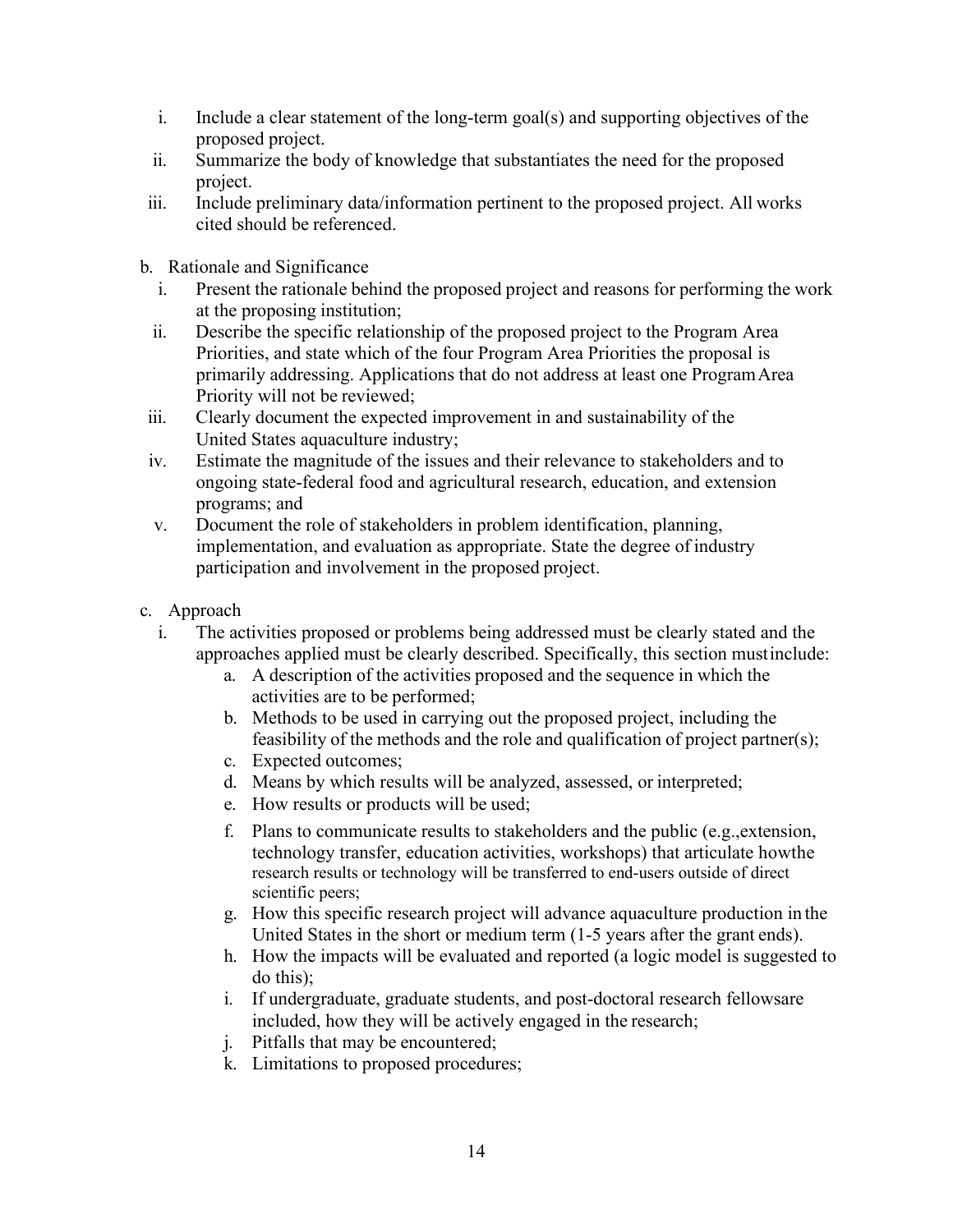- l. A full explanation of any materials, procedures, situations, or activitiesrelated to the project that may be hazardous to personnel, along with an outline or precautions to be exercised to avoid or mitigate the effects of such hazards; and
- m. A timeline for attainment of objectives and for production of deliverables that includes annual milestones with specific, measurable outcomes.

d. Center of Excellence (COE) Justification (optional for Standard Grantsonly): For consideration as a COE, you must provide a brief justification statement, as part of your Project Narrative and within the page limits provided, which describes how you meet the standards of a COE, based on the following criteria:

- i. The ability of the COE to ensure coordination and cost effectiveness by reducing unnecessarily duplicative efforts in the research, teaching, and extension activities outlined in this application;
- ii. In addition to any applicable matching requirements, the ability of the COE to leverage available resources by using public-private partnerships among agricultural industry groups, institutions of higher education, and the federal government in the proposed research and/or extension activities outlined in this application. Resources leveragedbe commensurate with the size of the award;
- iii. The planned scope and capability of the COE to implement teaching initiatives that increase awareness and effectively disseminate solutions to target audiences through extension activities of the proposed research and/or extension activity outlined in this application; and
- iv. The ability or capacity of the COE to increase the economic returns to rural communities by identifying, attracting, and directing funds to high-priorityagricultural issues in support of and as a result of the implementation of the proposed research and/or extension activity outlined in this application.

Additionally, where practicable (not required), COE applicants should describe proposed efforts to improve teaching capacity and infrastructure at colleges and universities (including land-grant colleges and universities, cooperating forestry schools, certified Non-Land Grant Colleges of Agriculture (NLGCA) (list of certified NLGCA is available at: [https://nifa.usda.gov/resource/nlgca-list,](https://nifa.usda.gov/resource/nlgca-list) and schools of veterinary medicine).

#### **c. Field 12. Add Other Attachments - PDF Attachment.**

See Part V. Section 4.12 of the NIFA Grants.gov Application Guide (Field 12 on the form) for this field.

**Data Management Plan.** A Data Management Plan (DMP) is required and is to clearly articulate how the project director (PD) and co-PDs plan to manage and disseminate the data generated by the project. The DMP will be considered during the merit review process (see Part V, B.). **See Part III Section 3.1 of the NIFA Grants.gov Application Guide for NIFA attachment specifications.**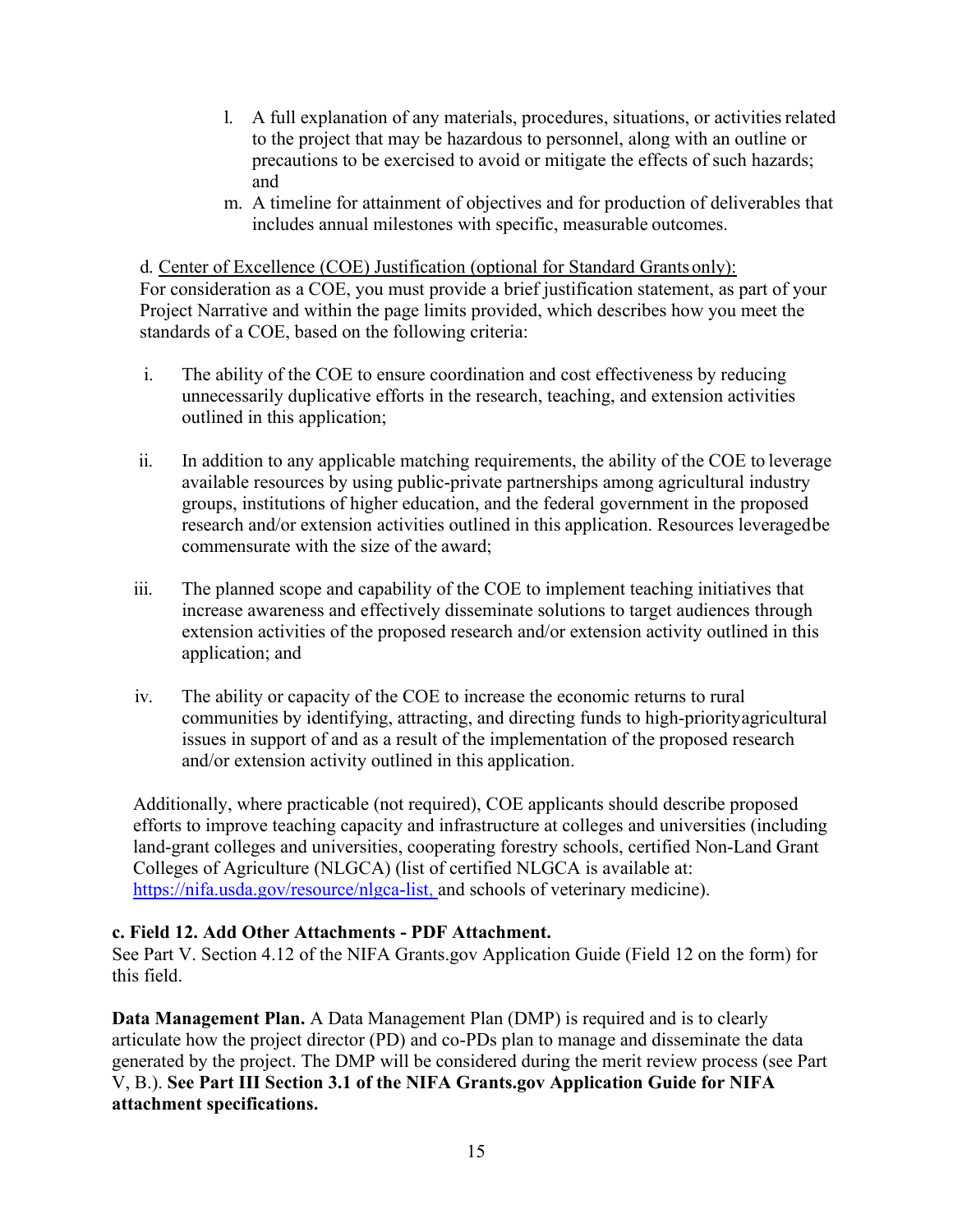The requirements for preparation and inclusion of a DMP in your application is included on the following web page, [https://nifa.usda.gov/resource/data-management-plan-nifa-funded-research](https://nifa.usda.gov/resource/data-management-plan-nifa-funded-research-projects)[projects.](https://nifa.usda.gov/resource/data-management-plan-nifa-funded-research-projects) Also included on the web page are FAQs and information about accessing examples of DMPs.

#### **4. R&R Senior/Key Person Profile (Expanded)**

Detailed information related to the questions on this form is available in Part V, 5 of the NIFA Grants.gov Application Guide. This section of the guide includes instructions about senior/key person profile requirements, and details about the biographical sketch and the current and pending support, including a link to a suggested template for the current and pending support.

Biographical sketches (for example, a CV or resume) must adhere to a 2-page maximum for each senior/key person.

**Biographical Sketch** - The following are additional instructions of information to include:

- 1) Author identifier (ORCID, https://orcid.org) of the researcher if available.
- 2) Digital Object Identifier (DOI) of all publications where possible.

You may also include a list of data publications or published data products relevant to the proposed project, following recommended data citation format.

**5. R&R Personal Data –** As noted in Part V, 6 of the NIFA Grants.gov Application Guide, the submission of this information is voluntary and is not a precondition of award. Part V.6 also notes the importance and use of the information.

#### **6. R&R Budget**

Detailed information related to the questions on this form is available in Part V, 7 of the NIFA Grants.gov Application Guide.

#### **7. Supplemental Information Form**

Detailed information related to the questions on this form is available in Part VI, 1 of the NIFA Grants.gov Application Guide.

**a. Field 2. Program to which you are applying.** Enter the program code name (i.e., enter "**AQUACULTURE RESEARCH**") and the program code (i.e., enter "**AQUA**"). Notethat accurate entry of the program code is very important for proper and timely processing of an application.

**b. Field 8. Conflict of Interest List**. See Part VI, 1.8 of the NIFA Grants.gov Application Guide for further instructions and a link to a suggested template.

#### **8. Representations Regarding Felony Conviction and Tax Delinquent Status forCorporate Applicants**

This is a required form for corporate applicants. See Part VI, 2 of the NIFA Grants.gov Application Guide for a description of the term, "corporation," and detailed information related to the questions on this form.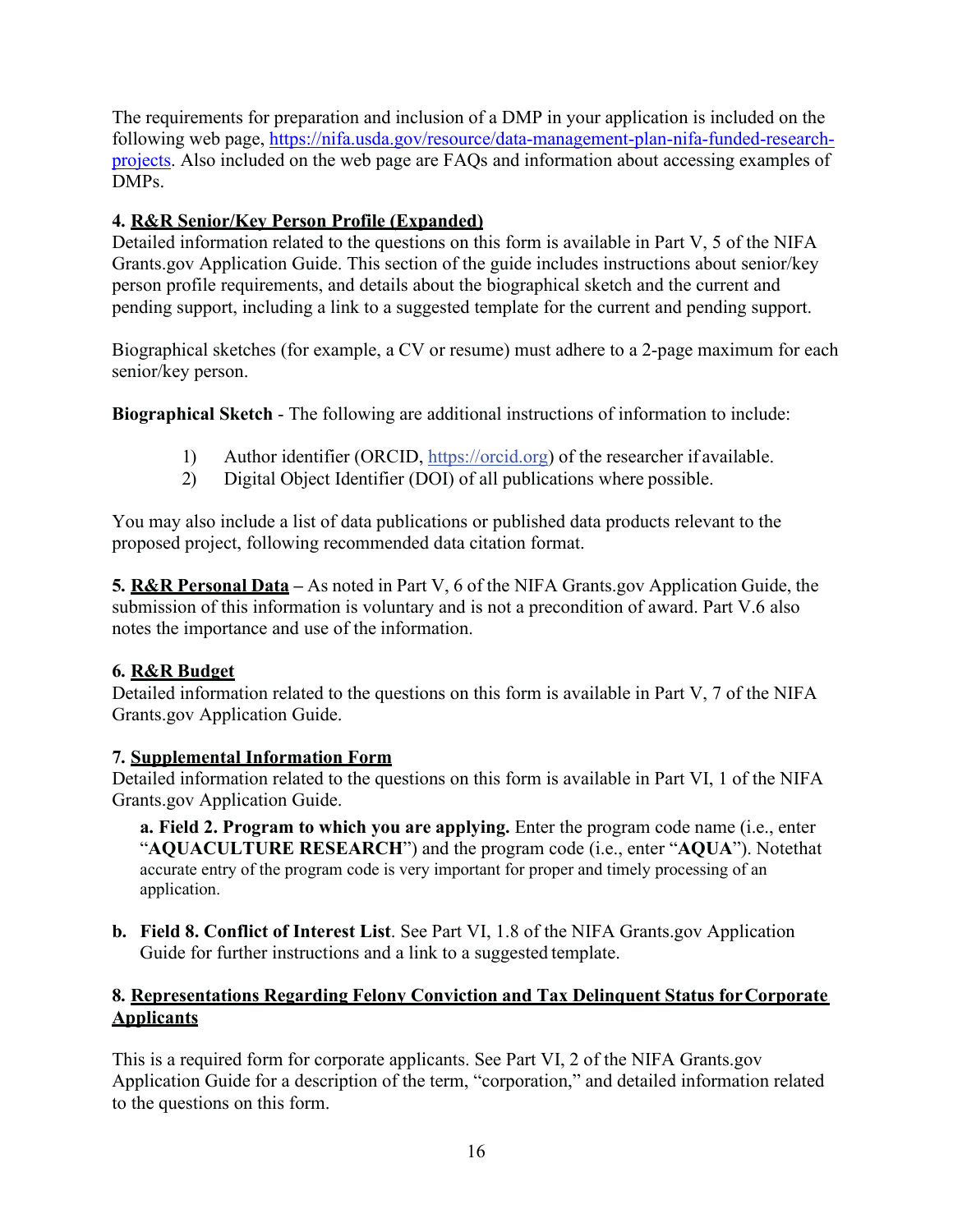#### <span id="page-16-0"></span>**C. Submission Dates and Times**

We recommend that you conduct an administrative review of the application before submission via Grants.gov to ensure that it complies with all preparation instructions. An application checklist is included in Part VII of the NIFA Grants.gov Application Guide to assist with this review.

#### **1. Full Application**

FY 2020 application deadline: April **29**, 2020 at 5:00 p.m. Eastern Time. Applications received after this deadline will normally not be considered for funding.

While you may use the checklist to check the application for completeness, the application should be checked for the following required item(s). The list includes:

- Project summary/Abstract;
- Project Narrative;
- Bibliography & References Cited;
- Facilities & Other Resources;
- Curriculum Vitae (2-page maximum for each senior/key person);
- Conflict of Interest Lists;
- Current and Pending support;
- Budget;
- Budget Justification;
- Felony and Tax Certification Form; and
- Data Management Plan

This is not an exhaustive list of required items; it only serves to highlight items that may be overlooked. Failure to include any of the three critical documents of Project summary/Abstract, Project Narrative, or Bibliography & References Cited sections as PDF attachments will result in the application not being reviewed or considered for funding by NIFA.

#### **Instructions for submitting an application are included in Part IV, Section 1.5 of the NIFA Grants.gov Application Guide.**

#### **If you have trouble submitting an application to Grants.gov, you should FIRST contact the Grants.gov Help Desk to resolve any problems. Keep a record of any such correspondence. See Part IV. A for Grants.gov contact information.**

NIFA will send email correspondence to the AR regarding the status of submitted applications. We strongly encourage you to provide accurate email addresses, where designated, on the SF-424 R&R Application for Federal Assistance.

If the AR has not received correspondence **from NIFA** regarding a submitted application within 30 days of the established deadline, contact the Agency Contact identified in Part VII of the RFA and request the proposal number assigned to the application. **Failure to do so may result in the application not being considered for funding by the peer review panel. Once the application has been assigned a proposal number, you should cite this number on all future correspondence.**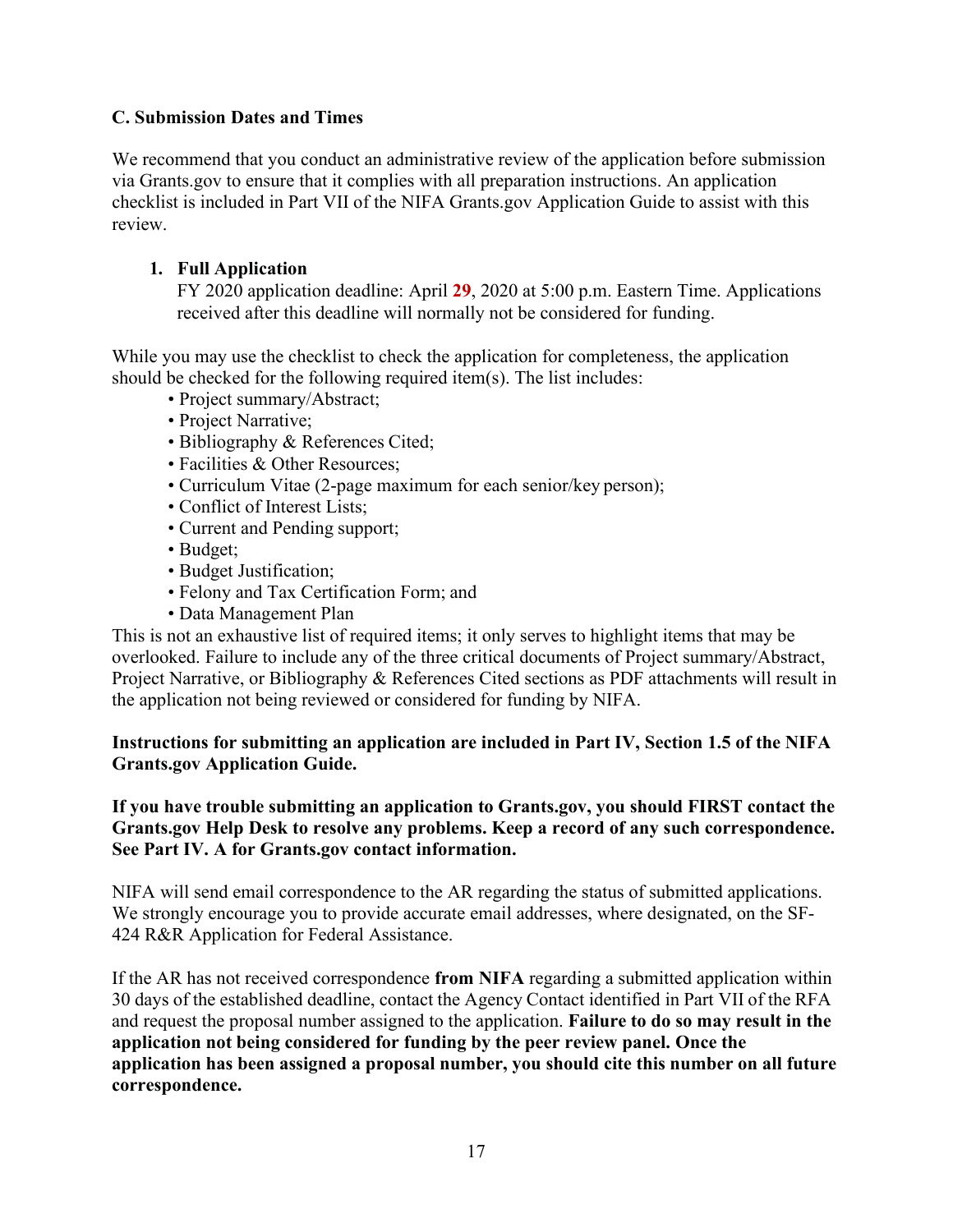#### <span id="page-17-0"></span>**D. Funding Restrictions**

Section 1462(a) and (c) of the National Agricultural Research, Extension, and Teaching Policy Act of 1977 (NARETPA) limits indirect costs for the overall award to 30 percent of Total Federal Funds Awarded (TFFA) under a research, education, or extension grant. The maximum indirect cost rate allowed under the award is determined by calculating the amount of indirect costs using:

- 1) the sum of an institution's negotiated indirect cost rate and the indirect cost rate charged by sub-awardees, if any; or
- 2) 30 percent of TFFA.

The maximum allowable indirect cost rate under the award, including the indirect costs charged by the sub-awardee(s), if any, is the lesser of the two rates.

If the results of number one, is the lesser of the two rates, the grant recipient is allowed to charge the negotiated indirect cost rate on the prime award and the sub-award(s), if any. Any subawards would be subject to the sub-awardee's negotiated indirect cost rate. The sub-awardee may charge its negotiated indirect cost rate on its portion of the award, provided the sum of the indirect cost rate charged under the award by the prime awardee and the sub-awardee(s) does not exceed 30 percent of the TFFA.

If the result of number two, is the lesser of the two rates, then the maximum indirect cost rate allowed for the overall award, including any sub-award(s), is limited to 30 percent of the TFFA. That is, the indirect costs of the prime awardee plus the sum of the indirect costs charged by the sub-awardee(s), if any, may not exceed 30 percent of the TFFA.

In the event of an award, the prime awardee is responsible for ensuring the maximum indirect cost allowed for the award is not exceeded when combining indirect costs for the Federal portion (i.e., prime and sub-awardee(s)) and any applicable cost-sharing (see  $7 \text{ CFR } 3430.52(b)$ ). Amounts exceeding the maximum allowable indirect cost is considered unallowable. See sections 408 and 410 of 2 CFR 200.

#### <span id="page-17-1"></span>**E. Other Submission Requirements**

#### **You should follow the submission requirements noted in Part IV, Section 1.5 in the document entitled "NIFA Grants.gov Application Guide."**

For information about the **status of a submitted application**, see Part III, Section 6 of the NIFA Grants.gov Application Guide.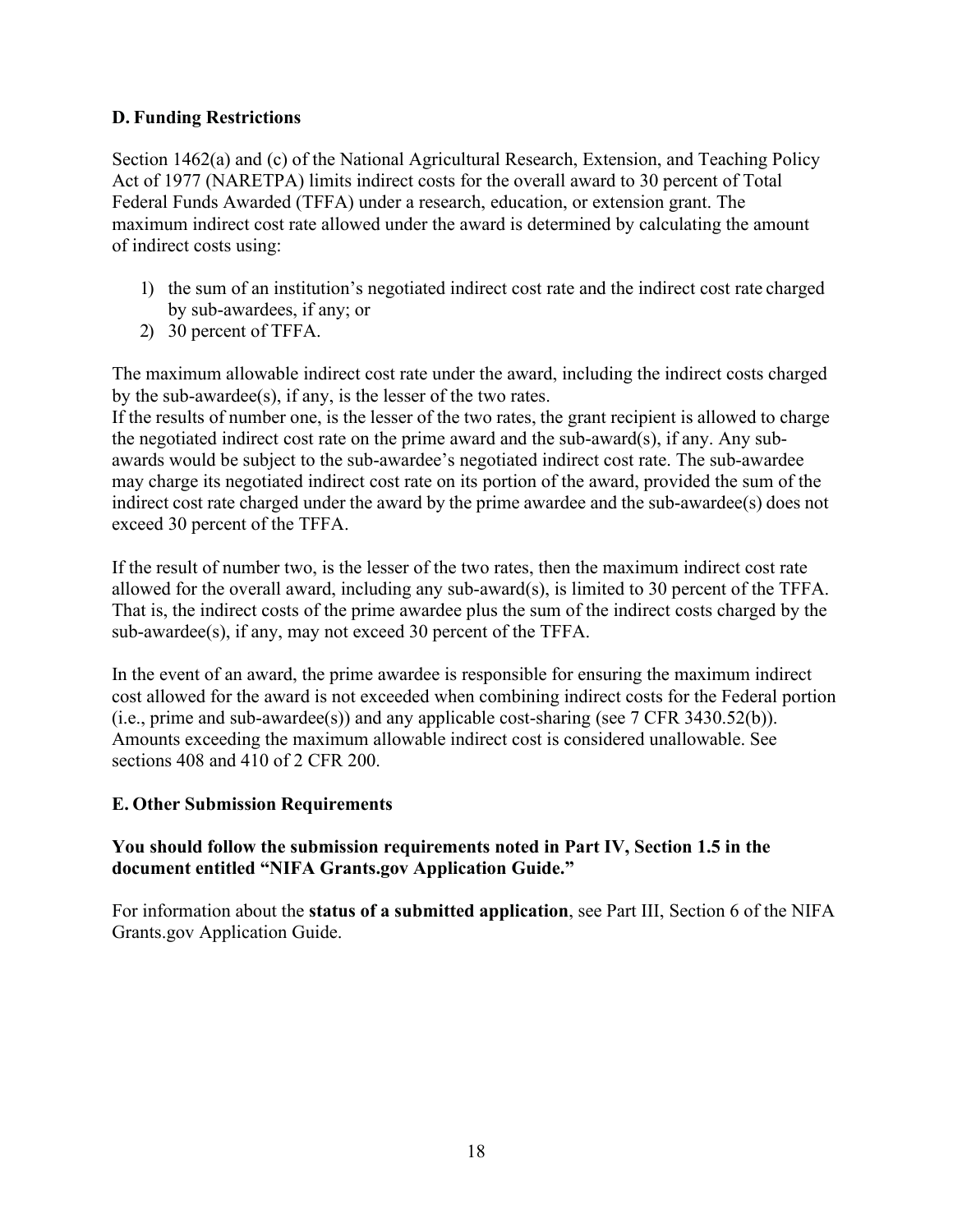### <span id="page-18-0"></span>**PART V—APPLICATION REVIEW REQUIREMENTS**

#### <span id="page-18-1"></span>**A. General**

NIFA will evaluate each application in a two-part process. First, NIFA will screen each application to ensure that it meets the administrative requirements as set forth in this RFA. Second, a technical review panel will evaluate applications that meet the administrative requirements.

We select reviewers based upon their training and experience in relevant scientific, extension, or education fields, taking into account the following factors:

- The level of relevant formal scientific, technical education, or extension experience of the individual, as well as the extent to which an individual is engaged in relevant research, education, or extension activities;
- The need to include experts from various areas of specialization within relevant scientific, education, or extension fields;
- The need to include other experts (e.g., producers, range or forest managers/operators, and consumers) who can assess relevance of the applications to targeted audiences and to program needs;
- The need to include experts from a variety of organizational types (e.g., colleges, universities, industry, state and federal agencies, and private profit and non-profit organizations) and geographic locations;
- The need to maintain a balanced composition with regard to minority and female representation and an equitable age distribution; and
- The need to include reviewers who can judge the effective usefulness of each application to producers and the general public.

After each peer review panel has completed its deliberations, the responsible program staff of the Aquaculture Research program will recommend that your project be approved for support from currently available funds or be declined due to insufficient funds or unfavorable review.

The Aquaculture Research program reserves the right to negotiate with the PD/PI and/or with the submitting organization or institution regarding project revisions (e.g., reductions in the scope of work, funding level, period, or method of support) prior to recommending any project for funding.

NIFA will send copies of reviews, *not* including the identity of reviewers, and a summary of the panel comments to the PD after the review process has been completed.

#### <span id="page-18-2"></span>**B. Evaluation Criteria**

A reviewer's written evaluation entails two levels of assessment. First, the reviewer summarizes how well the application addressed each evaluation criterion. After the application has been assessed for strengths and weaknesses of each criterion, the reviewer then evaluates the overall likelihood that the project will have significant outcome and impact. These written reviews are used to begin panel discussions with other reviewers serving on the peer review panel. Through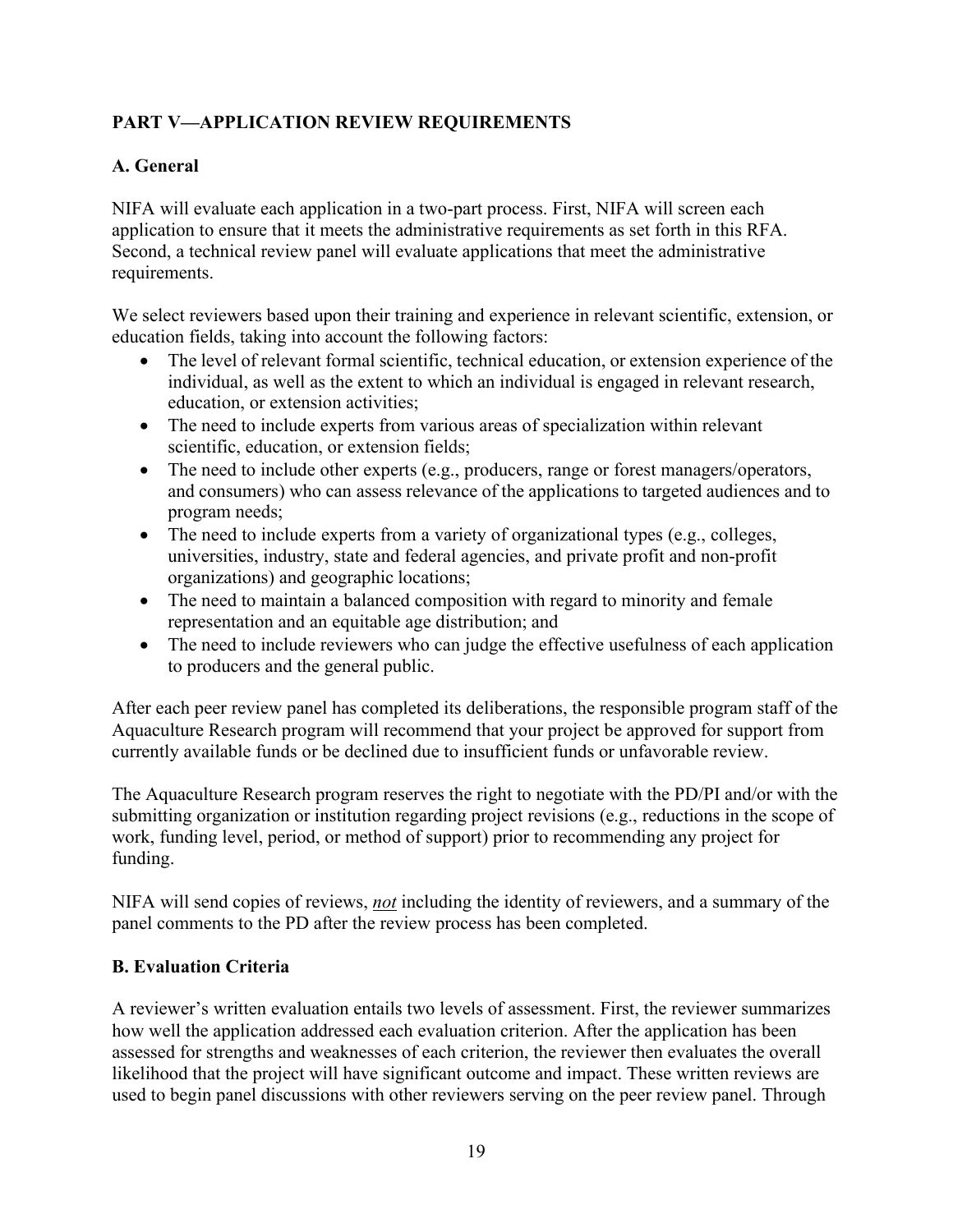these discussions, peer review panelists come to consensus on the final rating and ranking of proposals. A complete description of NIFA's peer review process can be found at the NIFA website: [https://nifa.usda.gov/resource/nifa-peer-review-process-competitive-grant-applications.](https://nifa.usda.gov/resource/nifa-peer-review-process-competitive-grant-applications)

The three evaluation criteria given below will be weighted equally. For the proposals selected for funding, the budget justification documents are analyzed in detail by the program as well as grants management for appropriateness of the costs proposed.

- 1. **Proposal Relevance and Effectiveness** This ascertains if the proposed work: is applied research directed toward one of the four Program Area Priorities identified in this RFA; directly addresses major constraints that currently limit development and progress of domestic aquaculture; clearly states how the research results or technology will be transferred to end-users outside of direct scientific peers; and how it will accelerate United States aquaculture industry development, by increasing production or profitability, in the short- or medium-term (1-5 years after the grant ends).
- 2. **Technical/Scientific Merit** This assesses: whether the approach is technically sound and innovative; whether there are clear project goals and objectives; if preliminary data support the demonstration of feasibility; if the methods are appropriate and the proposal includes all components necessary to achieve goals and objectives; if the proposal includes a concrete, unambiguous, specific desired outcome for domestic aquaculture and has a high probability of achieving that outcome; and if the proposal includes a way to objectively determine its success at achieving its outcomes.
- 3. **Overall Qualifications of Applicants** This ascertains whether the applicant and others on the team possess: the necessary education, experience, and training; a demonstrated record of successful technology transfer to end-users outside of direct scientific peers; and the facilities and resources to accomplish the project. This includes applicant's record of achievement with previous funding, as well as the qualifications of project partners. If the proposal includes the use of outside consultants not yet identified, this criterion includes how clearly the selection factors for the outside consultants are set out, and the expected qualifications of the consultants based on those selection factors.

#### <span id="page-19-0"></span>**C. Center of Excellence Status**

All eligible applicants will be competitively peer reviewed (as described in Part V, A and B of this RFA), and ranked in accordance with the evaluation criteria. Those that rank highly meritorious and requested to be considered as a COE, will be further evaluated by the peer panel to determine whether they have met the standards to be a COE (Part III, C. and Part IV, C). In instances where they are found to be equally meritorious with the application of a non-COE, based on peer review, selection for funding will be weighed in favor of applicants meeting the COE criteria. NIFA will effectively use the COE prioritization as a "tie breaker." Applicants that rank highly meritorious but who did not request consideration as a COE or who are not deemed to have met the COE standards may still receive funding.

In addition, the applicant's Notice of Award will reflect that, for the particular grant program, the applicant meets all of the requirements of a COE. Entities recognized as COE will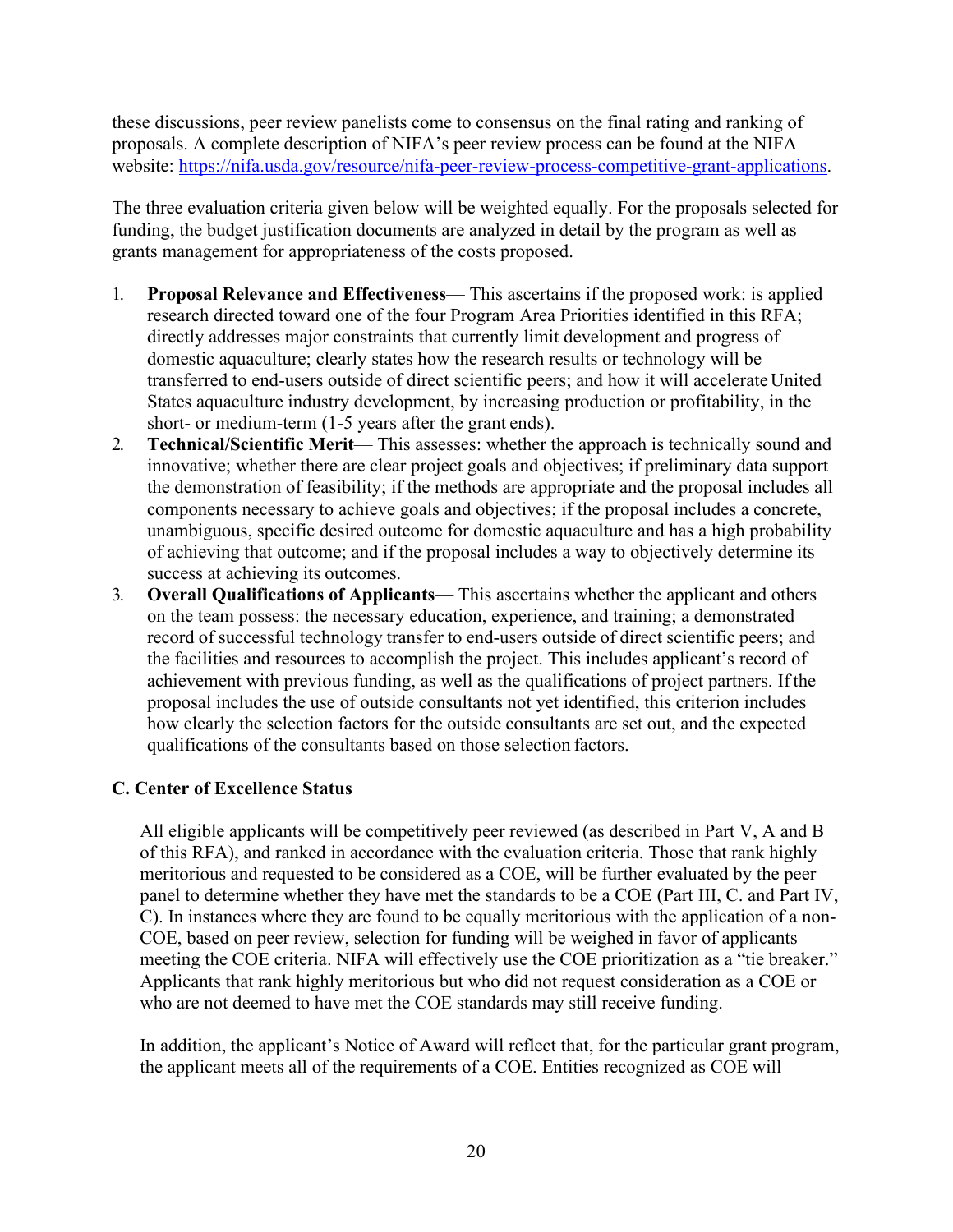maintain that distinction for the duration of their period of performance or as identified in the terms and conditions of that award.

#### <span id="page-20-0"></span>**D. Conflicts of Interest and Confidentiality**

During the peer evaluation process, NIFA will take extreme care to prevent any actual or perceived conflicts of interest that may impact review or evaluation. See <https://nifa.usda.gov/resource/nifa-peer-review-process-competitive-grant-applications> for further information about conflicts of interest and confidentiality as related to the peer review process.

#### <span id="page-20-1"></span>**E. Organizational Management Information**

Specific management information relating to an applicant shall be submitted one-time, with updates on an as-needed basis. This requirement is part of the responsibility determined prior to the award of a grant identified under this RFA, if such information has not been provided previously under this or another NIFA program. We will provide you copies of forms recommended for use in fulfilling these requirements as part of the pre-award process. Although an applicant may be eligible based on its status as one of these entities, there are factors that may exclude an applicant from receiving federal financial and nonfinancial assistance and benefits under this program (e.g., debarment or suspension of an individual involved or a determination that an applicant is not responsible based on submitted organizational management information).

#### <span id="page-20-2"></span>**F. Application Disposition**

An application may be withdrawn at any time before a final funding decision is made regarding the application. Each application that is not selected for funding, including those that are withdrawn, will be retained by the NIFA Aquaculture Research Program for a period of three years.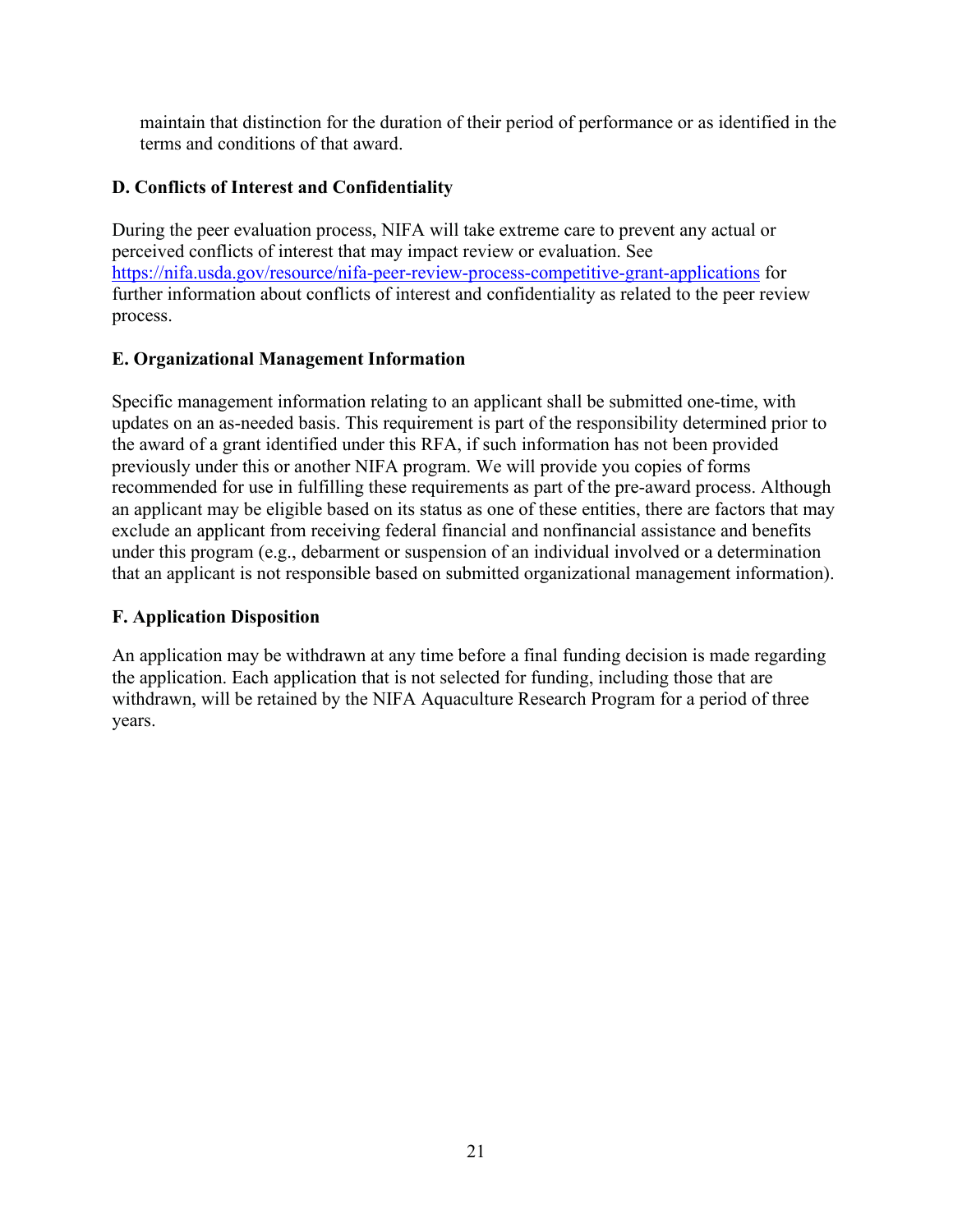#### <span id="page-21-0"></span>**PART VI—AWARD ADMINISTRATION**

#### <span id="page-21-1"></span>**A. General**

Within the limit of funds available for such purpose, the NIFA awarding official shall make grants to those responsible, eligible applicants whose applications are judged most meritorious under the procedures set forth in this RFA. The date specified by the NIFA awarding official as the effective date of the grant shall be no later than September 30 of the federal fiscal year in which the project is approved for support and funds are appropriated for such purpose, unless otherwise permitted by law. The project need not be initiated on the grant effective date, but as soon thereafter as practical so that project goals may be attained within the funded project period. All funds granted by NIFA under this RFA may be used only for the purpose for which they are granted in accordance with the approved application and budget, regulations, terms and conditions of the award, applicable federal cost principles, USDA assistance regulations, and NIFA General Awards Administration Provisions at 7 CFR part 3430, subparts A through E.

#### <span id="page-21-2"></span>**B. Award Notice**

The award document will provide pertinent instructions and information including, at a minimum, the information described in [2 CFR 200.210.](https://www.govinfo.gov/app/details/CFR-2019-title2-vol1/CFR-2019-title2-vol1-sec200-210)

See [https://nifa.usda.gov/terms-and-conditions t](https://nifa.usda.gov/terms-and-conditions)o view current NIFA award terms and conditions.

#### <span id="page-21-3"></span>**C. Administrative and National Policy Requirements**

Several federal statutes and regulations apply to grant applications considered for review and to project grants awarded under this program. These may include, but are not limited to, the ones listed on the NIFA web page – [https://nifa.usda.gov/federal-regulations.](https://nifa.usda.gov/federal-regulations)

NIFA Federal Assistance Policy Guide**—**a compendium of basic NIFA policies and procedures that apply to all NIFA awards, unless there are statutory, regulatory, or award-specific requirements to the contrary—is available at [https://nifa.usda.gov/policy-guide.](https://nifa.usda.gov/policy-guide)

#### **Responsible and Ethical Conduct of Research**

Refer to Part II, D for more information.

#### <span id="page-21-4"></span>**D. Expected Program Outputs and Reporting Requirements**

The output and reporting requirements are included in the award terms and conditions (see [https://nifa.usda.gov/terms-and-conditions f](https://nifa.usda.gov/terms-and-conditions)or information about NIFA award terms). If there are any program- or award-specific award terms, they will be identified in the award.

#### **Project Meetings**

In addition to reviewing (and monitoring the status of) progress and final technical reports and financial reports, NIFA Program Officers may use regular and periodic conference calls to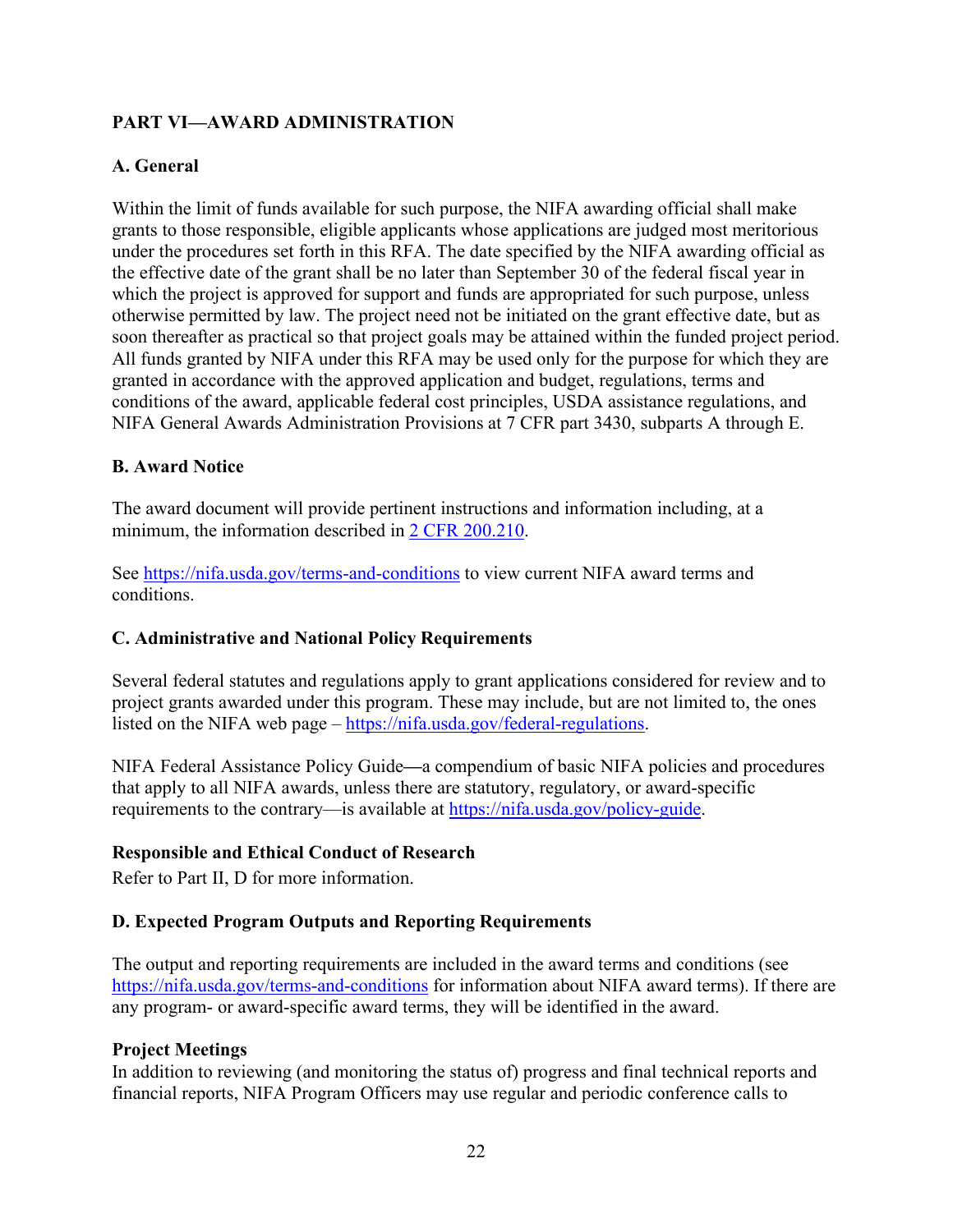monitor the awardee's performance as well as PD conferences, workshops, meetings, and symposia to not only monitor the awards, but to facilitate communication and the sharing of project results and impacts. These opportunities also serve to eliminate or minimize NIFA funding of unneeded duplicative project activities. Applicants are required to attend the annual PD meeting and have to budget the costs for attending the PD meeting in their proposal.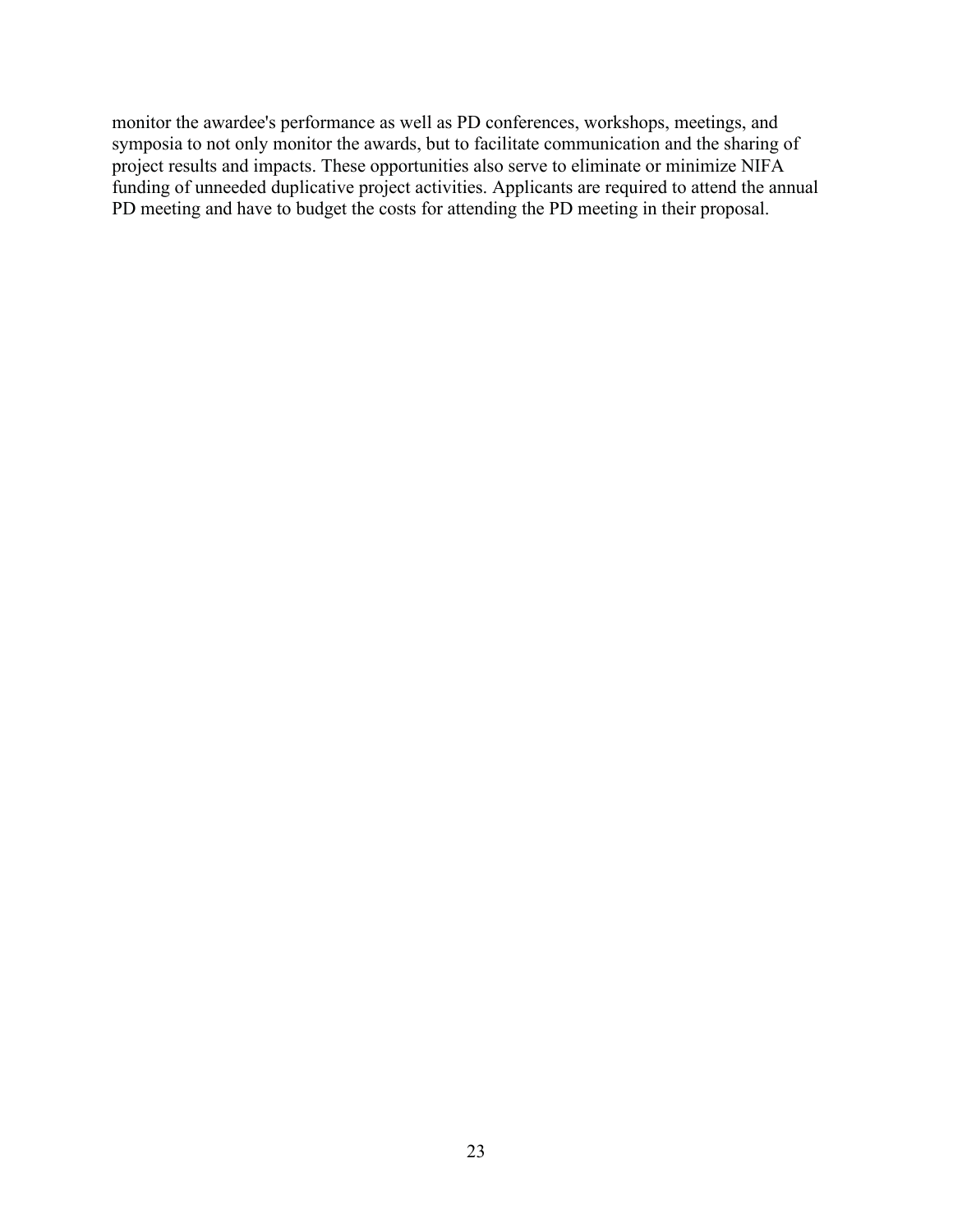#### <span id="page-23-0"></span>**PART VII—AGENCY CONTACT**

Applicants and other interested parties are encouraged to contact:

#### **Programmatic Contact –**

Lakshmi Kumar Matukumalli National Program Leader, Animal Breeding, Genetics and Genomics National Institute of Food and Agriculture, USDA E-mail: [lakshmi.matukumalli@usda.gov](mailto:lakshmi.matukumalli@usda.gov) Phone: 816-926-1189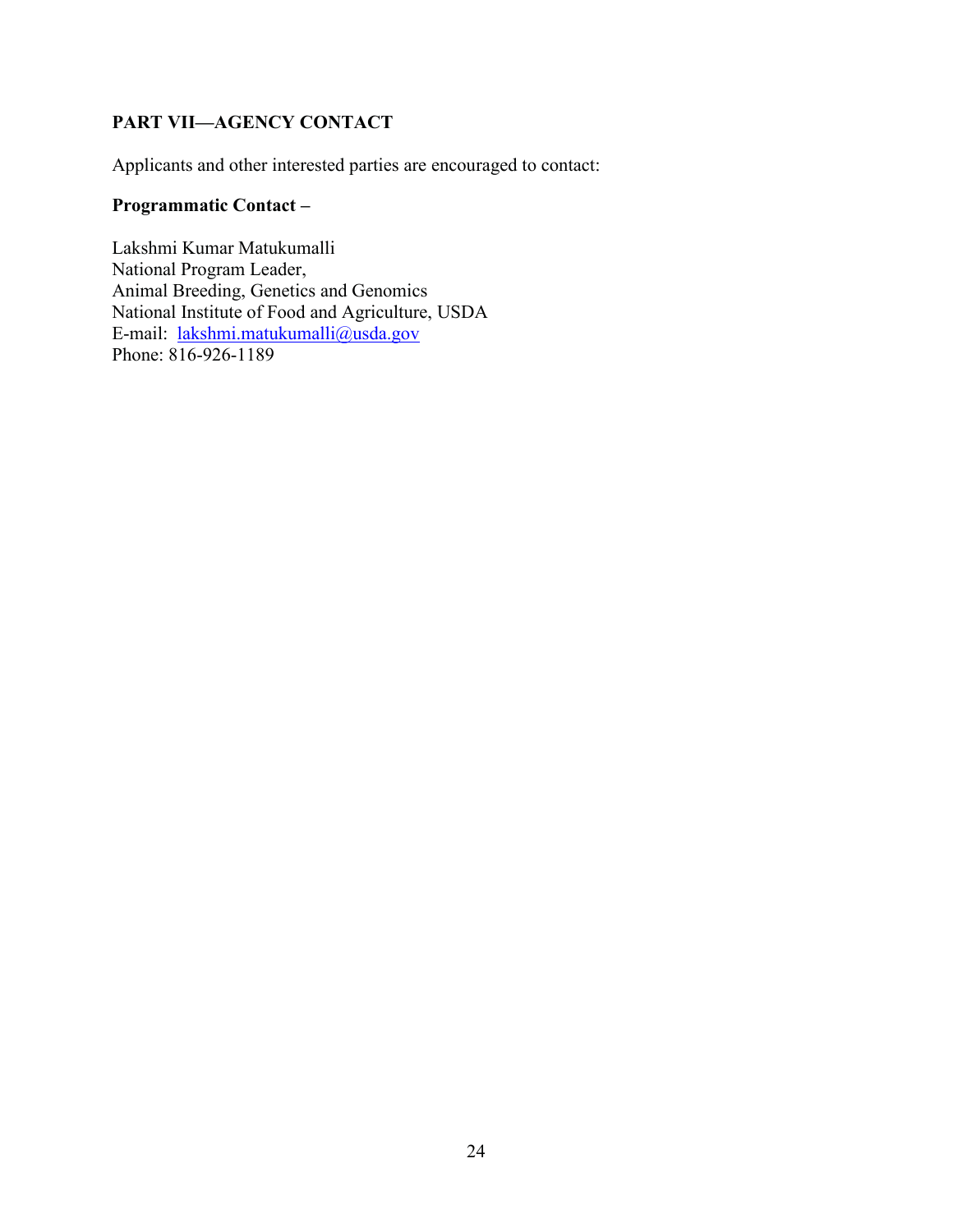#### <span id="page-24-0"></span>**PART VIII—OTHER INFORMATION**

#### <span id="page-24-1"></span>**A. Use of Funds; Changes**

#### **1. Delegation of Fiscal Responsibility**

Unless the terms and conditions of the award state otherwise, awardees may not in whole or in part delegate or transfer to another person, institution, or organization the responsibility foruse or expenditure of award funds.

#### **2. Changes in Budget or Project Plans**

In accordance with [2 CFR 200.308,](https://www.govinfo.gov/app/details/CFR-2019-title2-vol1/CFR-2019-title2-vol1-sec200-308/summary) awardees must request prior approval from NIFA for the following program or budget-related reasons:

(i) Change in the scope or the objective of the project or program (even if there is no associated budget revision requiring prior written approval);

(ii) Change in a key person(s) specified in the application or the federal award;

(iii) The disengagement from the project for more than three months, or a 25 percent reduction in time devoted to the project, by the approved project director or principal investigator;

(iv) The inclusion, unless waived by the federal awarding agency, of costs that require prior approval in accordance with 2 CFR 200 Subpart E—Cost Principles of this part or 45 CFR Part 75 Appendix IX, "Principles for Determining Costs Applicable to Research and Development under Awards and Contracts with Hospitals," or 48 CFR Part 31, "Contract Cost Principles and Procedures," as applicable;

(v) The transfer of funds budgeted for participant support costs as defined in §200.75 Participant support costs to other categories of expense;

(vi) Unless described in the application and funded in the approved federal awards, the subawarding, transferring, or contracting out of any work under a federal award, including fixedamount sub-awards as described in §200.332 Fixed amount sub-awards. This provision does not apply to the acquisition of supplies, materials, equipment, or general supportservices;

(vii) Changes in the approved cost-sharing or matching provided by the non-federalentity;

(viii) The need arises for additional federal funds to complete the project.

**The awardee will be subject to the terms and conditions identified in the award. See <https://nifa.usda.gov/terms-and-conditions> for information about NIFA award terms B. Confidential Aspects of Applications and Awards**